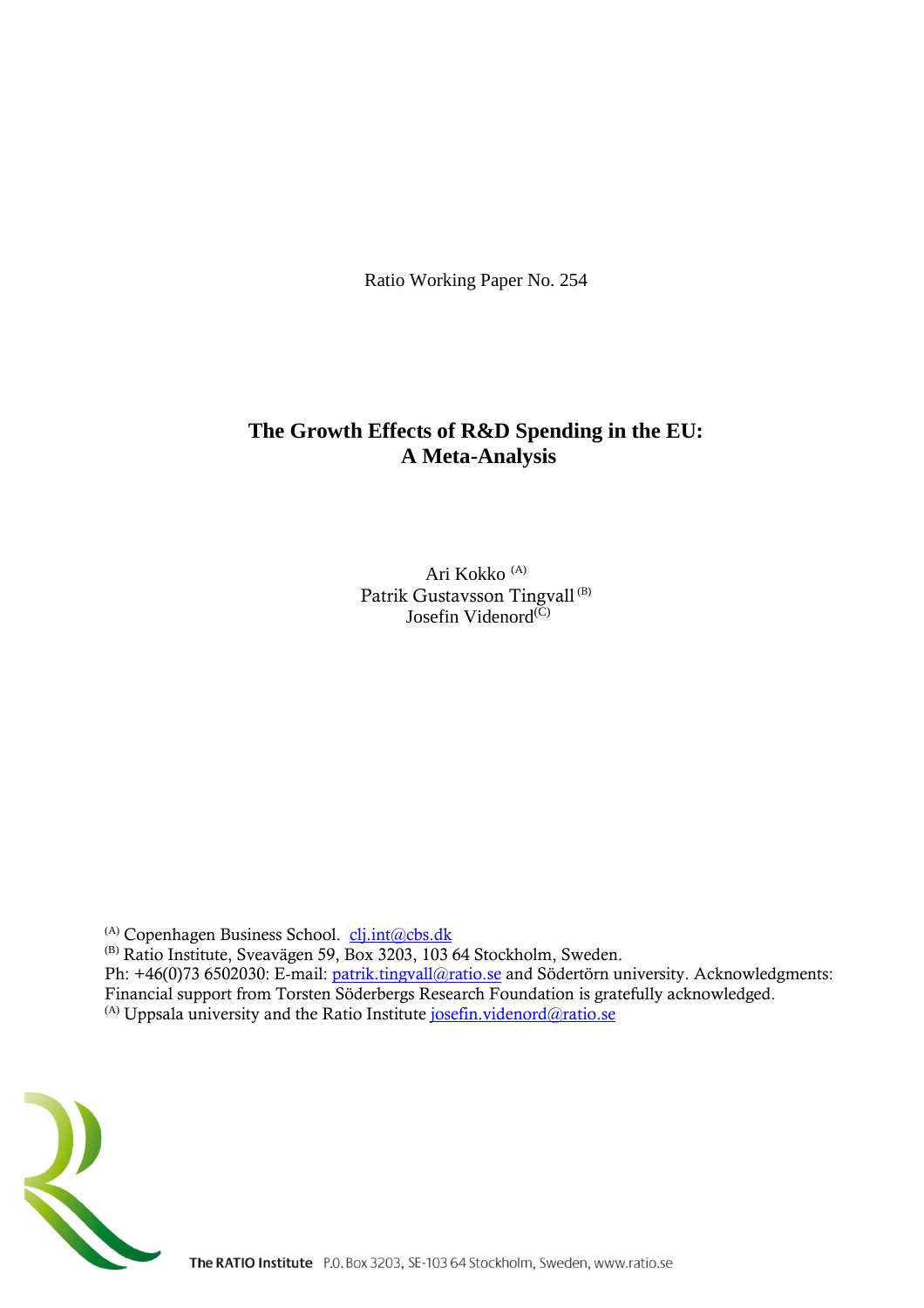## **The Growth Effects of R&D Spending in the EU: A Meta-Analysis**

Ari Kokko<sup>(A)</sup>

Patrik Gustavsson Tingvall<sup>(B)</sup>

Josefin Videnord<sup>(C)</sup>

## **Abstract:**

In this paper we conduct a meta-analysis to examine the link between R&D spending and economic growth in the EU and other regions. The results suggest that the growth-enhancing effect of R&D in the EU15 countries does not differ from that in other countries in general, but it is less significant than that for other industrialized countries. A closer inspection of the data reveals that the weak results for the EU15 stem from comparisons with the  $US -$  the US has been able to generate a stronger growth response from its R&D spending. Possible explanations for the US advantage include higher private sector investment in R&D and stronger public-private sector linkages than in the EU. Hence, to reduce the "innovation gap" vis-à-vis the US, it may not be enough for the EU to raise the share of R&D expenditures in GDP: continuous improvements in the European innovation system will also be needed, with focus on areas like private sector R&D and public-private sector linkages.

**Keywords:** meta-analysis; R&D; European Union; EU15; USA; Economic Growth

**JEL Codes:** F43; O51; O52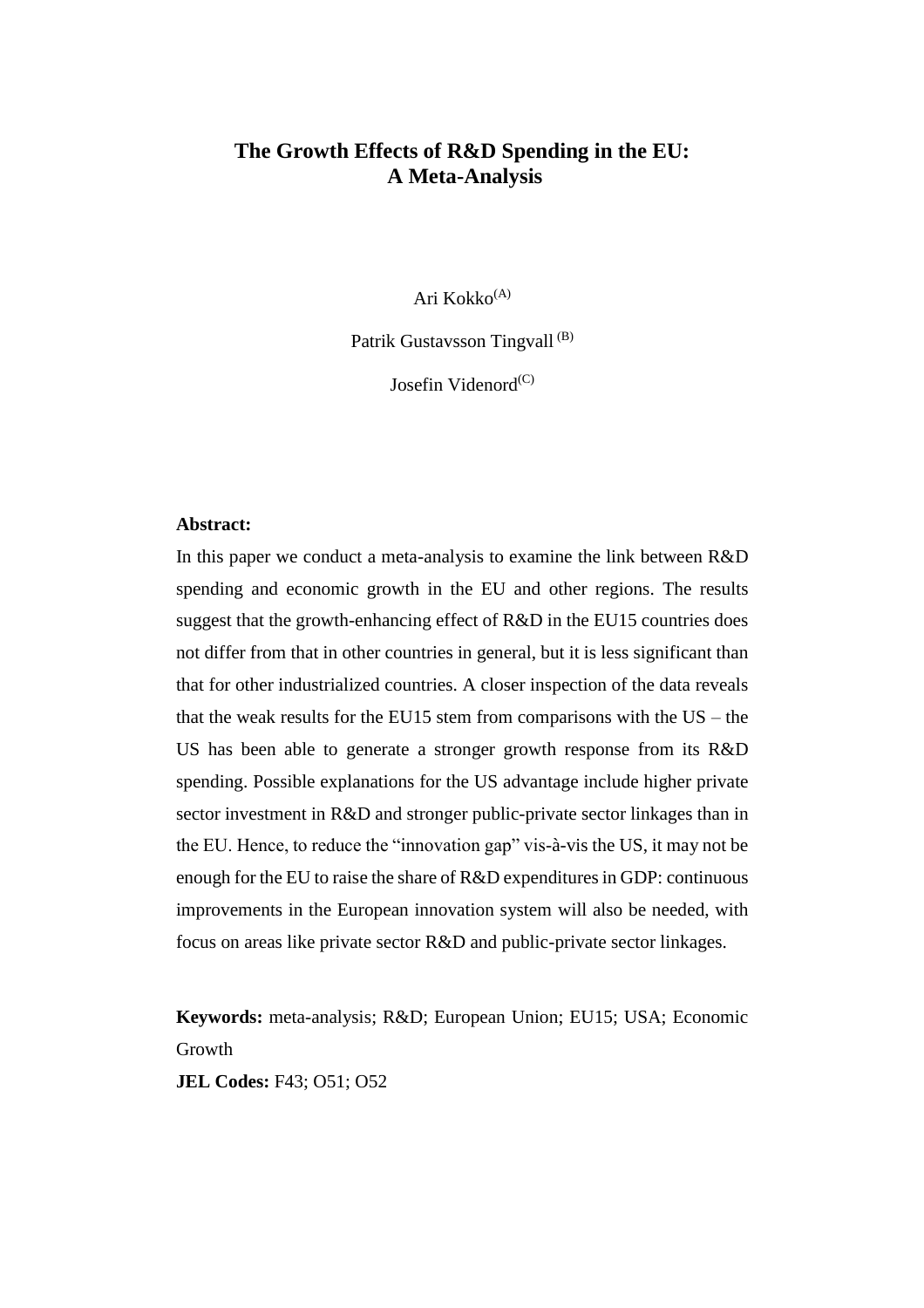## **I. Introduction**

The European Union's growth strategy for the period 2010-2020 (the *Europe 2020 Strategy*) identifies innovation as one of the key measures for achieving "smart, sustainable, and inclusive growth" (European Commission, 2010). Like its predecessor, the *Lisbon Strategy*, it sees research as a precondition for innovation, and stresses the need to raise the Union's R&D investments to 3% of GDP. With higher R&D investments and more innovation, it is expected that the EU will be better able to address pressing long-term challenges related to growth, competitiveness, and environmental sustainability. In addition, the Commission believes that higher R&D investments will help manage Europe's immediate short-term problems caused by the global financial crisis (European Commission, 2013).

The assumption that R&D will help reach EU's long-term objectives is largely based on economic theory (Solow, 1957; Romer, 1986, Lucas, 1988), which identifies technical change as the major source of long run economic growth. New production processes will allow firms to increase output per worker or unit of capital, or help reduce pollution,  $CO<sub>2</sub>$  emissions, and the consumption of fossil fuels and other non-renewable resources. New products will contribute to improving the living standard and well-being of consumers. Since the knowledge created through R&D is to some extent a public good, there may be additional benefits from positive externalities or spillovers from R&D. In fact, endogenous growth theory suggests that these externalities may be strong enough to counteract the diminishing returns to capital that restrict long-run growth in neoclassical growth models (Romer, 1990; Aghion and Howitt, 1992; Grossman and Helpman, 1991). The arguments related to short-term benefits – the belief that higher R&D investments may facilitate the recovery from the global financial crisis – are less theoretical, and instead based on the observation that the countries investing more in R&D have also been less severely affected by the crisis (European Commission, 2013).

However, at the same time that R&D and innovation are emphasized as the appropriate response to the economic, social, and environmental challenges of the  $21<sup>st</sup>$  century, there is also a concern that Europe may suffer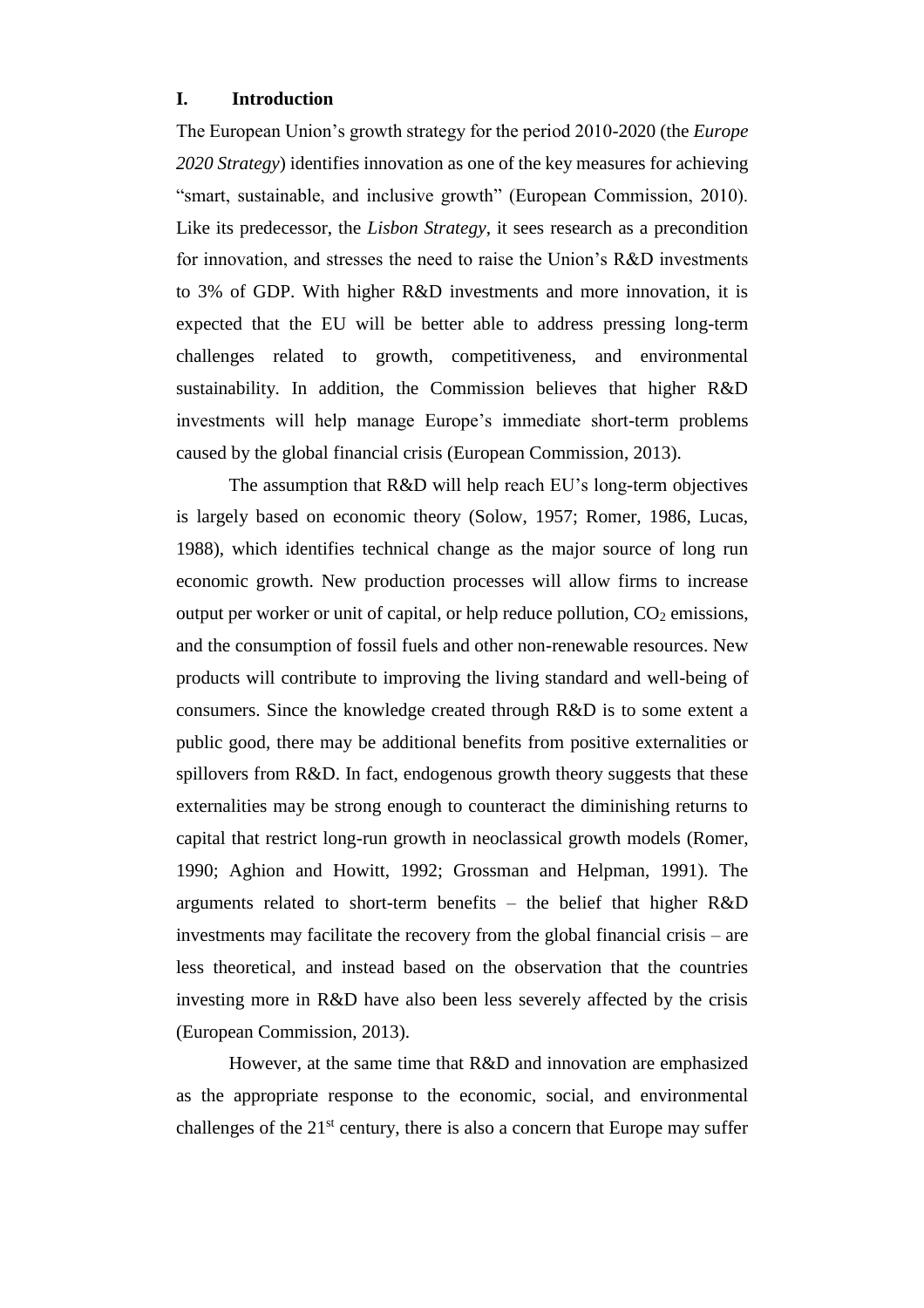from an "innovation gap" in comparison with other leading economies. For example, the *Innovation Union Scoreboard 2014*, which calculates multidimensional performance indices for the EU countries and some other major economies, suggests that the EU's innovation performance has fallen short of that in the US and Japan for the past decade, and that South Korea also shows better results than the EU since 2009 (EU Commission, 2014).

One obvious explanation for the gap is that the EU invests less in R&D than its main competitors. While the EU's R&D expenditures amounted to 2.01% of GDP in 2013, Japan reached 3.34%, South Korea recorded 3.61%, and the US used 2.55% of GDP for R&D. Another reason could be that there may be differences in how efficiently countries are able to transform R&D into commercial innovations and growth. In particular, growth effects may vary depending on how total R&D expenditures are divided between the public and private sectors. Both the EU and its main competitors devote roughly one percent of GDP to publicly funded R&D, but Japan, South Korea, and the US have substantially higher rates of private sector R&D than the EU. It is possible that privately funded R&D generates stronger benefits than publicly funded R&D (OECD, 2003), that interactions between private and public R&D result in more innovations than purely public research efforts (Block and Keller, 2008), or that private R&D is necessary to create the capacity for absorption and commercial exploitation of the results of publicly funded R&D (Cohen and Levinthal, 1989; Geroski, 1995). The growth effects of R&D are also likely to vary depending on the specific features of the national innovation system, which determines how effectively knowledge is created, commercialized, and diffused (Lundvall, 1985, 1992; Freeman, 1988). The quality of higher education, the efficiency of the labor market, incentives and attitudes toward entrepreneurship, openness to trade and foreign direct investment, the availability of venture capital, the quality of market institutions, and the availability of infrastructure are only some of the determinants identified in the literature (Afonso et al., 2005; Edquist, 2005; Herrera and Pang, 2005; Jaumotte and Pain, 2005a, 2005b; Lundvall, 2007). In many of these areas – in particular those related to entrepreneurship, venture capital, and market institutions – the US is often promoted as a best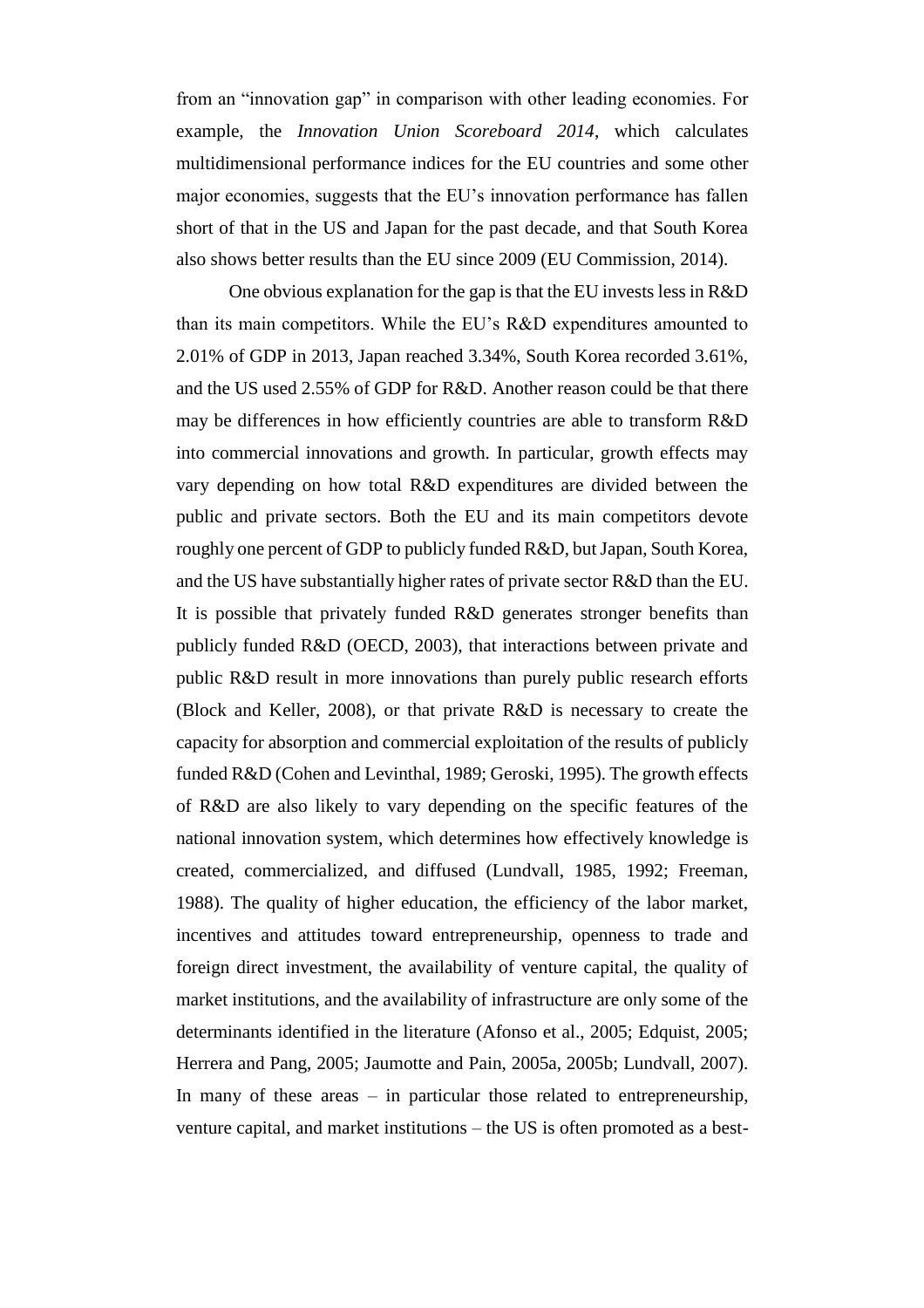practice example, suggesting that the US position as a global technology leader has more to do with an efficient innovation system rather than higher R&D expenditures (Atkins, 2014).

This article analyzes the relationship between R&D spending and growth by conducting a meta-analysis of the relevant literature on a large number of countries at different stages of economic development.<sup>1</sup> The purpose is to investigate whether the EU (or more precisely, the EU15 – the 15 countries that had joined the EU before 2004) differs from other economies in terms of how it is affected by R&D. The results suggest that the growthenhancing effects of R&D spending in the EU seem to be somewhat weaker than those in other industrialized economies, and that the gap is largely explained by the comparison with the US. The results are related to the analysis presented by Tingvall and Ljungwall (2014), who used the same data set to perform a meta-analysis on the R&D-growth nexus for China, and found weaker growth effects for China than in other countries. Tingvall and Ljungwall (2014) also found that studies analyzing the level of income generally record a stronger relation between R&D and output than studies analyzing changes in growth rates: this finding is relevant also for the present analysis.

The remainder of the article is organized as follows. Section II provides a brief overview of the literature on the growth effects of public and private R&D, and makes some comments on the discussion about differences in national innovation systems. Section III explains the model, data and variables. Section IV presents the results and section V concludes.

<sup>&</sup>lt;sup>1</sup> Only a few papers collected for the purpose of this analysis divide total spending on R&D into public spending and private spending on R&D, and hence there are too few observations to do such estimations.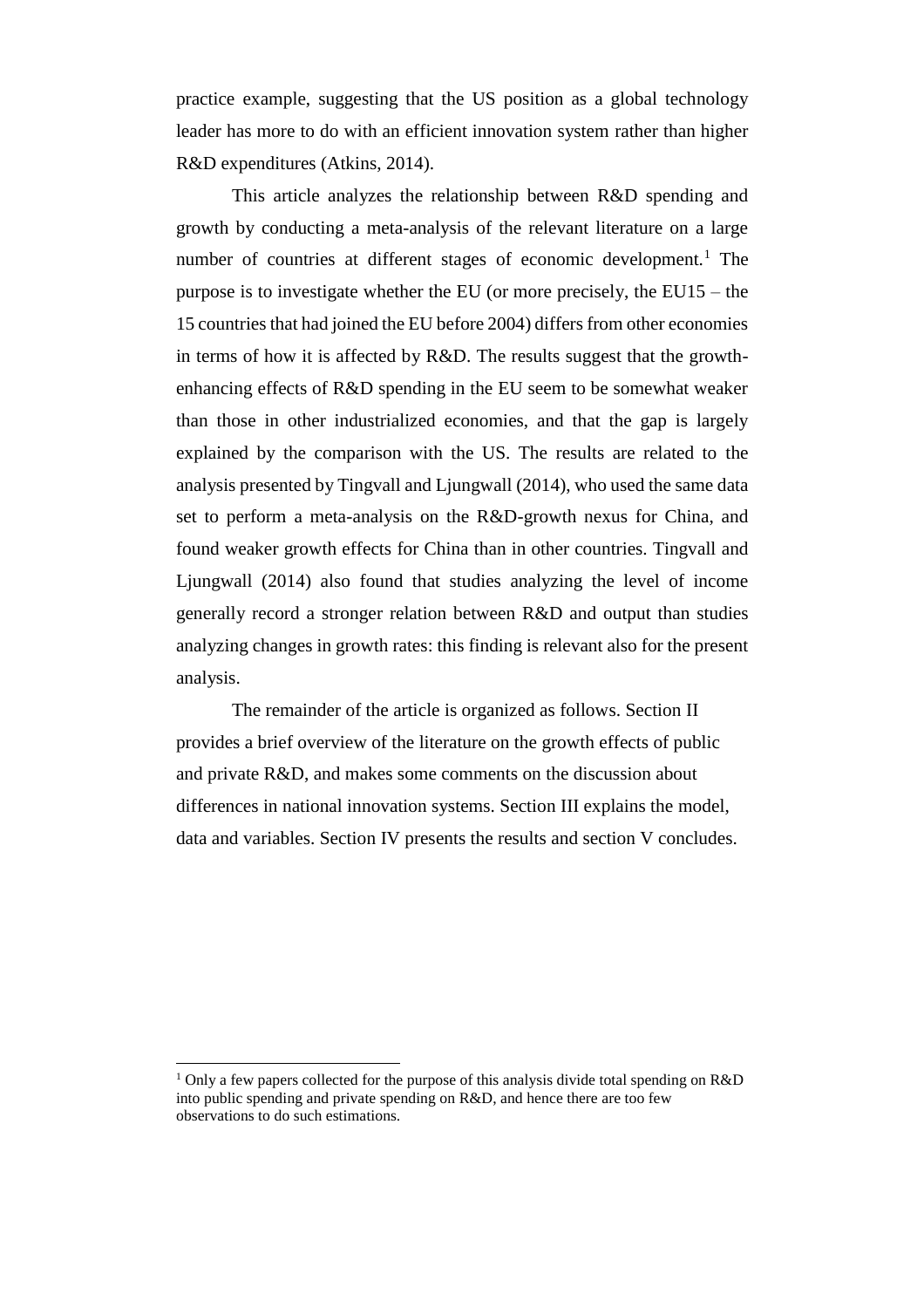#### **II. Literature overview**

The literature on the returns to R&D presents mixed results that vary across countries, firms and over time. Considering the stochastic nature of R&D, this is not surprising, in particular when analyzing firm level R&D. As a broad generalization, findings tend to indicate that publicly funded R&D has a positive return, but that it is lower than the return on privately funded R&D. This applies both to publicly funded R&D that is performed by companies and R&D at public universities and research institutes. The relationship between publicly funded and privately funded R&D is also under debate, reflecting worries that publicly funded R&D may crowd out private R&D efforts. While several earlier findings suggested that there is indeed some crowding out, more recent contributions have tended to find that publicly and privately funded R&D are complements.

A few studies have attempted to make direct comparisons between the returns on privately-funded and publicly funded R&D. Mansfield (1980), Griliches and Lichtenberg (1984), Griliches (1986), Lichtenberg and Siegel (1991), Nadiri and Mamuneas (1994), and Di Cagno et al. (2013) all find that publicly funded R&D has a lower return than privately funded R&D. Griliches (1992) draws the conclusion that there is no major difference in returns between privately-funded and publicly funded R&D at the company level. Other studies have reached inconclusive results on the capacity of publicly funded R&D to promote innovative outputs and economic growth (Bilbao-Osorio and Rodriguez-Pose, 2004; Bassanini et al., 2000). In fact, a comprehensive OECD survey on the sources of economic growth in the industrialized countries during the 1980s and 1990s found that only privatelyfunded research contributed to economic growth, while publicly funded research had no positive impact on economic growth, and might even have inhibited it by displacing private funding (OECD, 2003).

The possibility that publicly funded R&D may crowd out privately funded R&D has been noted in several studies. Goolsbee (1998) and David and Hall (2000) claim that the most important effect of public funding is that it increases the salaries of R&D personnel, at least in the short run. The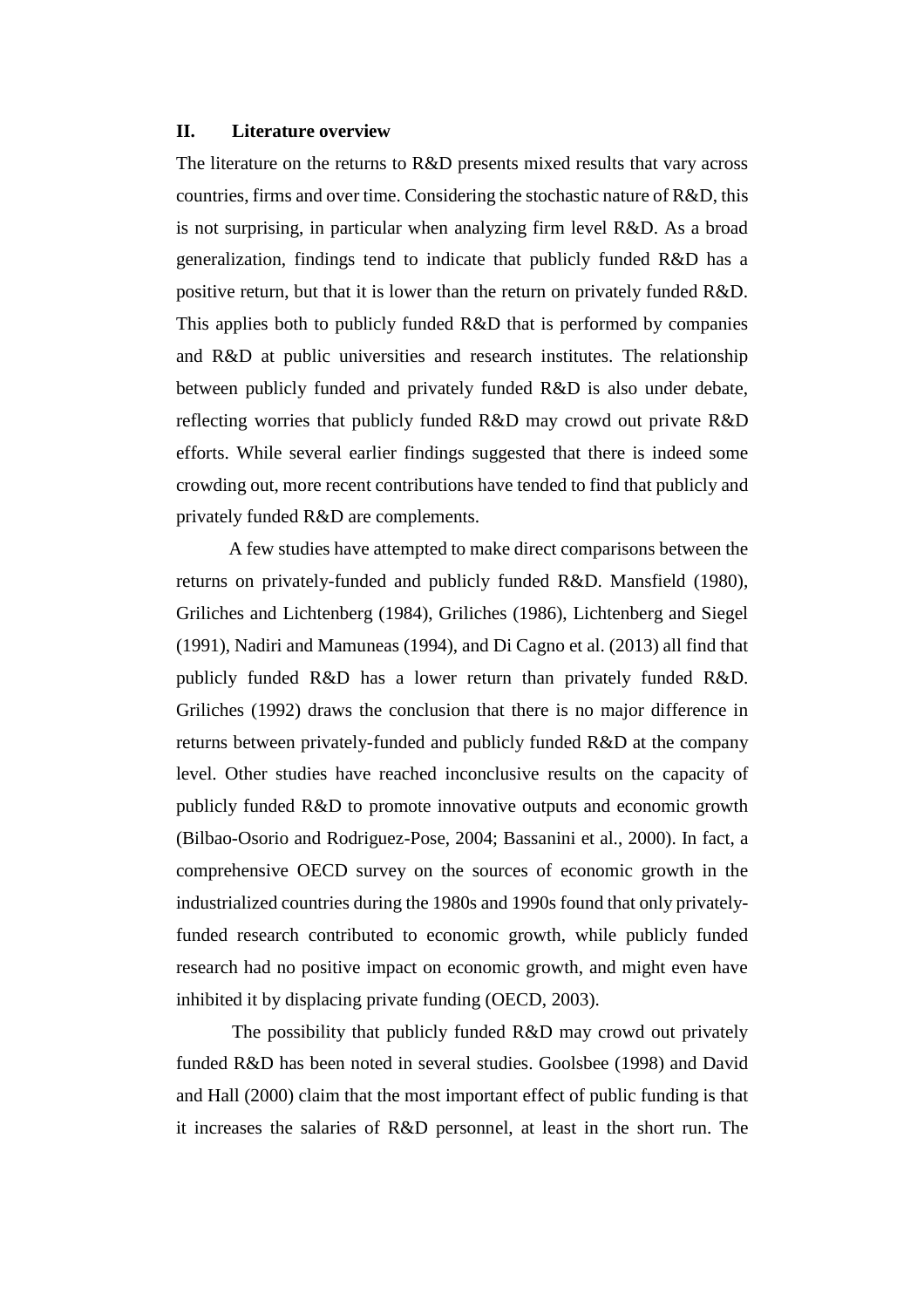companies then move their resources to other investments. Although the total sum invested in R&D may increase due to public funding, the real quantity of R&D (adjusted for higher costs) may actually be lower. Another argument is that publicly funded R&D may simply replace privately funded R&D. The companies substitute their own funding with public funding and continue to conduct R&D at the same level as previously. In such cases, the government funds R&D that would have been carried out anyway. Moreover, if the government supports an R&D project in a specific company, this may discourage other competing companies from investing in R&D. Private R&D is thus crowded out again. It is also possible that the government allocates resources less effectively than the market, which can create market distortions that reduce the growth effects of R&D. Summarizing their findings from a survey of over 30 studies on the relationship between public and private R&D investment, David et al. (2000) found that studies based on US data were particularly likely to find signs of crowding out.

At the same time, there are also arguments suggesting that public and private R&D may be complements, or that some types of publicly funded R&D may have distinct positive effects on research and innovation in the private sector. Some private R&D may be necessary for firms to benefit from publicly funded R&D. Hence, Cohen and Levinthal (1989) and Geroski (1995) note that private R&D competence can enhance firms´ capability to absorb outside knowledge, e.g. from public R&D – Branstetter and Sakakibara (1998) provide supporting empirical evidence, while Griffith, Redding and Van Reenen (2004) provide the theoretical foundations underlying the hypothesis of absorptive capability. Publicly funded R&D that is performed at universities and other institutes of higher learning is likely to focus on basic research that are likely to have strong positive spillover effects for commercial R&D (Adams, 1990; Mansfield, 1991, 1998). However, the time lags between basic university research and commercial applications may be so long that the links are hard to detect in quantitative studies. Moreover, fiscal incentives and public subsidies to private R&D may have stronger positive effects on private R&D than R&D that is directly performed by the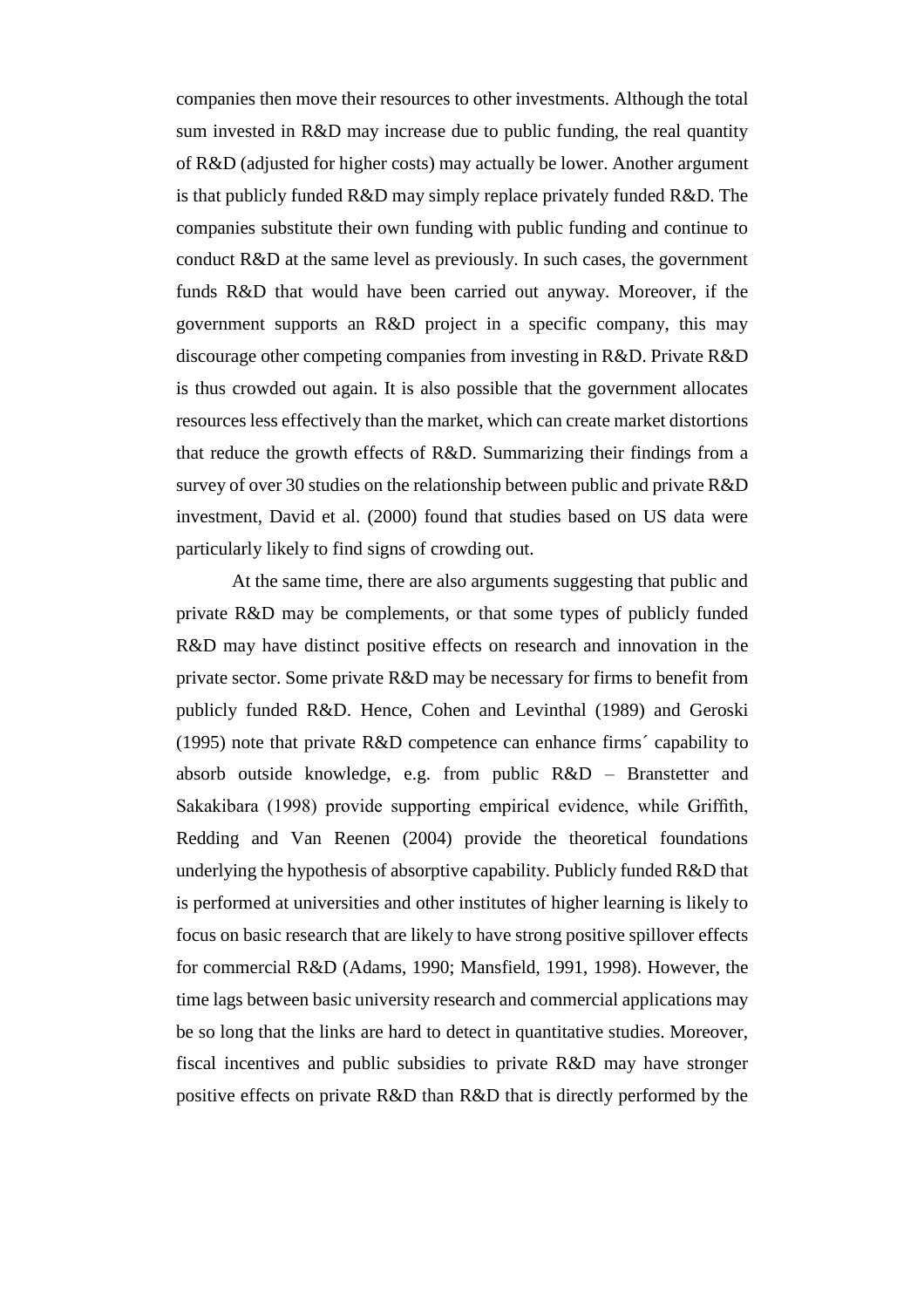public sector (Scott, 1984; Falk, 2006; Guellec and van Pottelsberghe de la Potterie,  $2003$ ). $<sup>2</sup>$ </sup>

Taking the contradictory findings on the links between public and private R&D into account, Zúñiga-Vicente et al. (2014) conclude that the empirical evidence regarding the crowding-out effect is mixed. In their detailed survey on the effects of public subsidies on private R&D, they find crowding-out or no effects of public funding in about 40 percent of their 118 cases, but a positive crowding-in effect in the remaining 60 percent of cases. Becker (2014) also concludes a recent survey of the links between public and private R&D by noting that there is mixed evidence, but she goes on to argue that there has been a shift away from the earlier findings that public subsidies often crowd-out private R&D to a pattern where public subsidies typically stimulate private R&D. In particular, public R&D subsidies seem to have positive effects in smaller firms (where financial constraints may limit R&D investments in the absence of subsidies) and firms in low and mediumtechnology industries (since high-tech firms are more likely to engage in R&D even without public support).

Summing up their study of 17 OECD member countries, Guellec and van Pottelsberghe de la Potterie (2003) also conclude that publicly funded R&D has a positive net impact on private R&D. However, Guellec and van Pottelsberghe de la Potterie (2004) stress that for publicly funded R&D to have positive effects on growth, there is need for governments to carry out a broad and coherent innovation policy approach due to the occurrence of strong interactions between the various channels and sources of technology. This conclusion is supported by Afonso et al. (2005), Herrera and Pang (2005) and Jaumotte and Pain (2005a, 2005b) in their studies on the determinants of efficiency of public spending. These contributions all emphasize the role played by well-functioning framework conditions, such as the level of education of the population, the competence of civil servants, the strength of

 $\overline{a}$ 

<sup>2</sup> Some of the studies that divide publicly funded R&D into civilian and defense-related R&D suggest that defense-related R&D has a weaker effect on economic growth (Hartley, 2006; Guellec and van Pottelsberghe de la Potterie, 2003), although there are also studies that find positive effects, in particular for the US (Goel et al., 2008).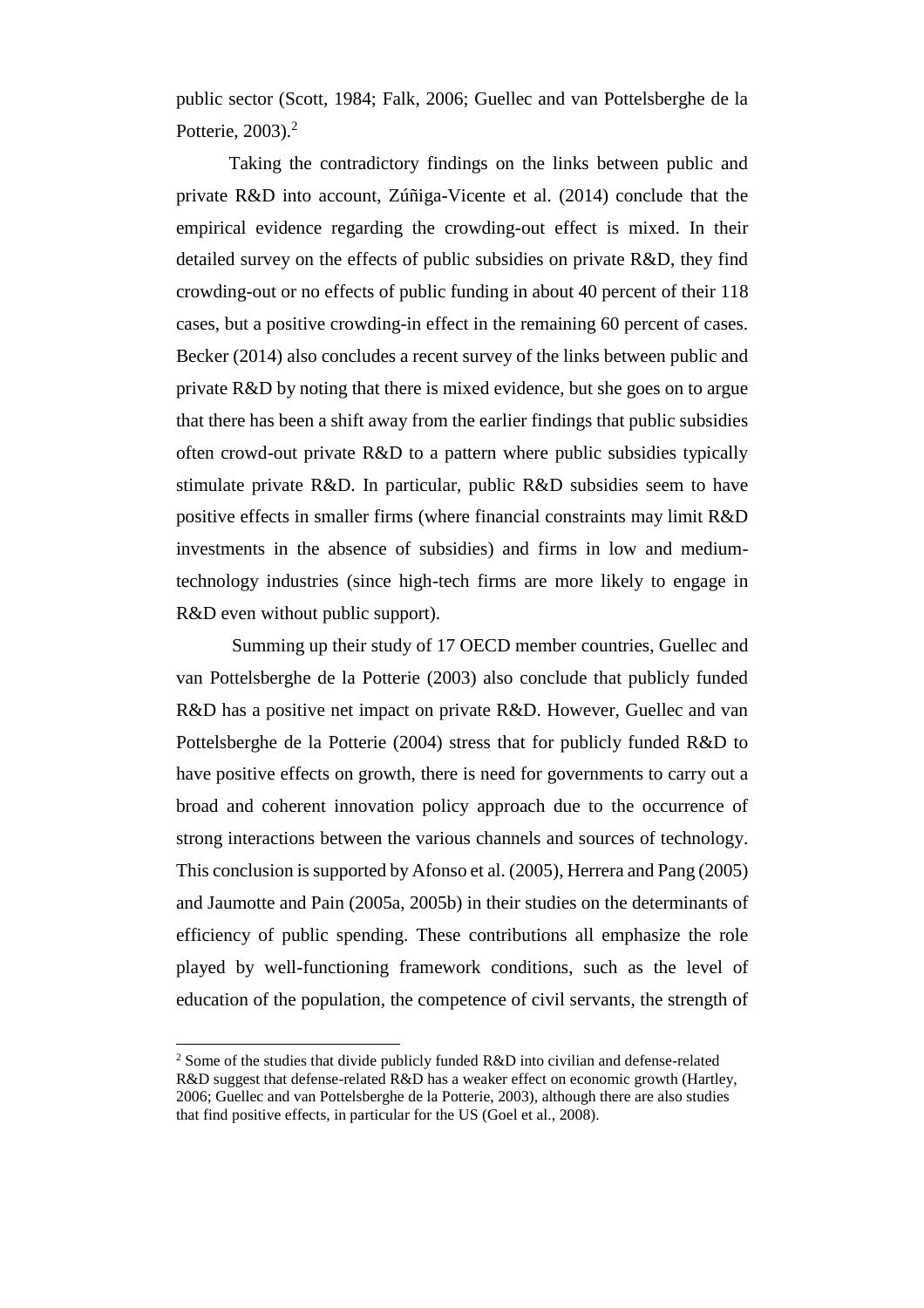the IPR systems, trade openness, transparency in public policy, civil liberty and the existence of political rights. The same framework conditions are important also for the efficiency of private R&D spending. In other words, a well-functioning national or regional innovation system that facilitates the creation, commercialization, and diffusion of knowledge and innovations is needed to translate R&D expenditures into economic growth and welfare.

At a conceptual level, there is reasonable agreement in the literature regarding the definition of a national innovation system. For example, Freeman (1995) refers to "the network of institutions in the public and private sectors whose activities and interactions initiate, import, modify and diffuse new technologies", Lundvall (1992) talks about "the elements and relationships which interact in the production, diffusion and use of new, and economically useful, knowledge", and Nelson and Rosenberg (1993) define it as "the set of institutions whose interactions determine the innovative performance of national firms". However, there is no agreement about precisely what institutions and relationships should be included in empirical work. In fact, existing structures are likely to "reflect the complex historical interplay of social, institutional, and cultural factors in shaping current systems" (Lundvall 2010), meaning that the same institutions and relationships are not likely to be equally important in all countries. It is therefore difficult to provide accurate and concise descriptions of any specific national innovation system, let alone to compare the efficiency of different national systems.

This notwithstanding, the OECD has performed a number of innovation policy reviews of selected member countries and some emerging economies like China, Russia, and South Africa.<sup>3</sup> Apart from the countryspecific insights provided by the individual reviews, they are based on a common analytical framework that allows some comparison across countries, and they serve to demonstrate the diversity of national experiences, the role of path-dependence, and the increasing emphasis put on innovation and R&D in national policies across the world. Unfortunately, the completed reviews

<sup>3</sup> See http://www.oecd.org/innovation/inno/oecdreviewsofinnovationpolicy.htm.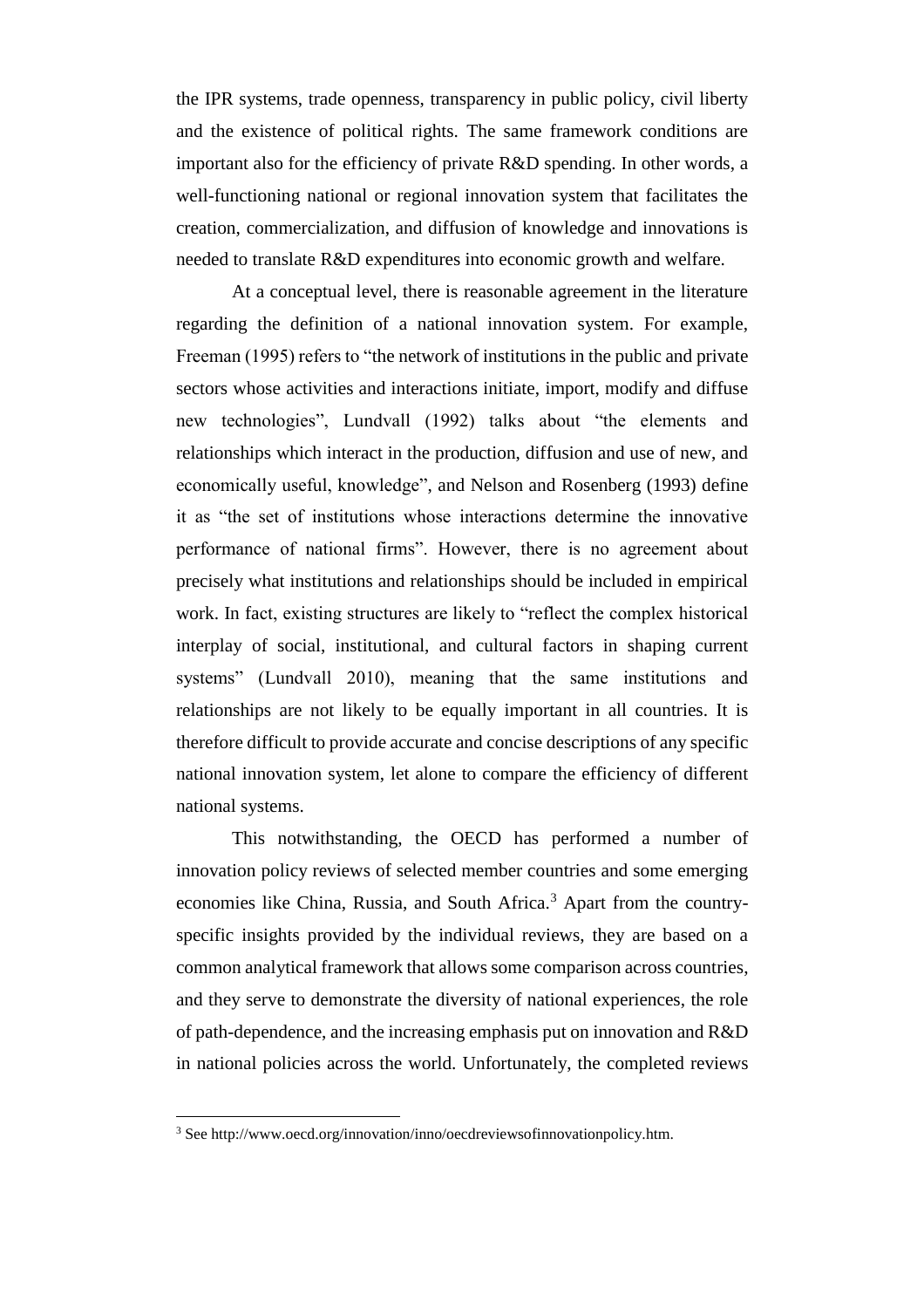cover neither the EU as a whole nor Japan nor the US, which makes it difficult analyze the European innovation system in a comparative perspective.

Despite the lack of carefully matched comparative analyses, there are observations from numerous other studies suggesting that there are major differences also between the leading economies. For example, analyzing the US innovation system, Mowery and Rosenberg (1993) stress three particular features (apart from the much larger volume of American R&D investments) that arguably set the US aside from other industrialized countries until the 1990s. First, unlike both the EU and Japan, military R&D and procurement played important roles in the US innovation system. Second, relatively new and small firms had a prominent role in the commercialization of new technologies, in contrast to the EU and Japan, where large firms were more dominant. Third, the authors emphasized fragmentation and lack of explicit innovation policy as distinct features of the US innovation system. In a more recent analysis, Atkinson (2014) largely concurs, and argues that the strength of the US national innovation system is found in the regulatory and business environments, whereas the innovation policy environment remains weaker. Some of the particular strengths of the US business environment are highlighted by the European Commission (2005a): these include for example the ability to attract science and technology talent from other countries, linkages among universities, federal laboratories, and the private sector, easily established start-ups, and well-developed financial markets.

The Japanese national innovation system is often described as being more focused on incremental rather than radical innovation, with highly developed collaboration between the public sector and the large companies dominating the private sector, and a strong role for regional policy initiatives. Some drawbacks that are often recognized concern the relatively conservative business structure and weaknesses in the financial sector that may hold back entrepreneurship and renewal, although policy reforms aimed to address these weaknesses (Goto, 2000; European Commission, 2005b; Ibata-Arens, 2008). The European innovation system is mainly characterized by the contrast between a policy and strategy framework defined at the EU level, e.g. in the form of the *Lisbon Strategy* and the *Europe 2020 Strategy*, and business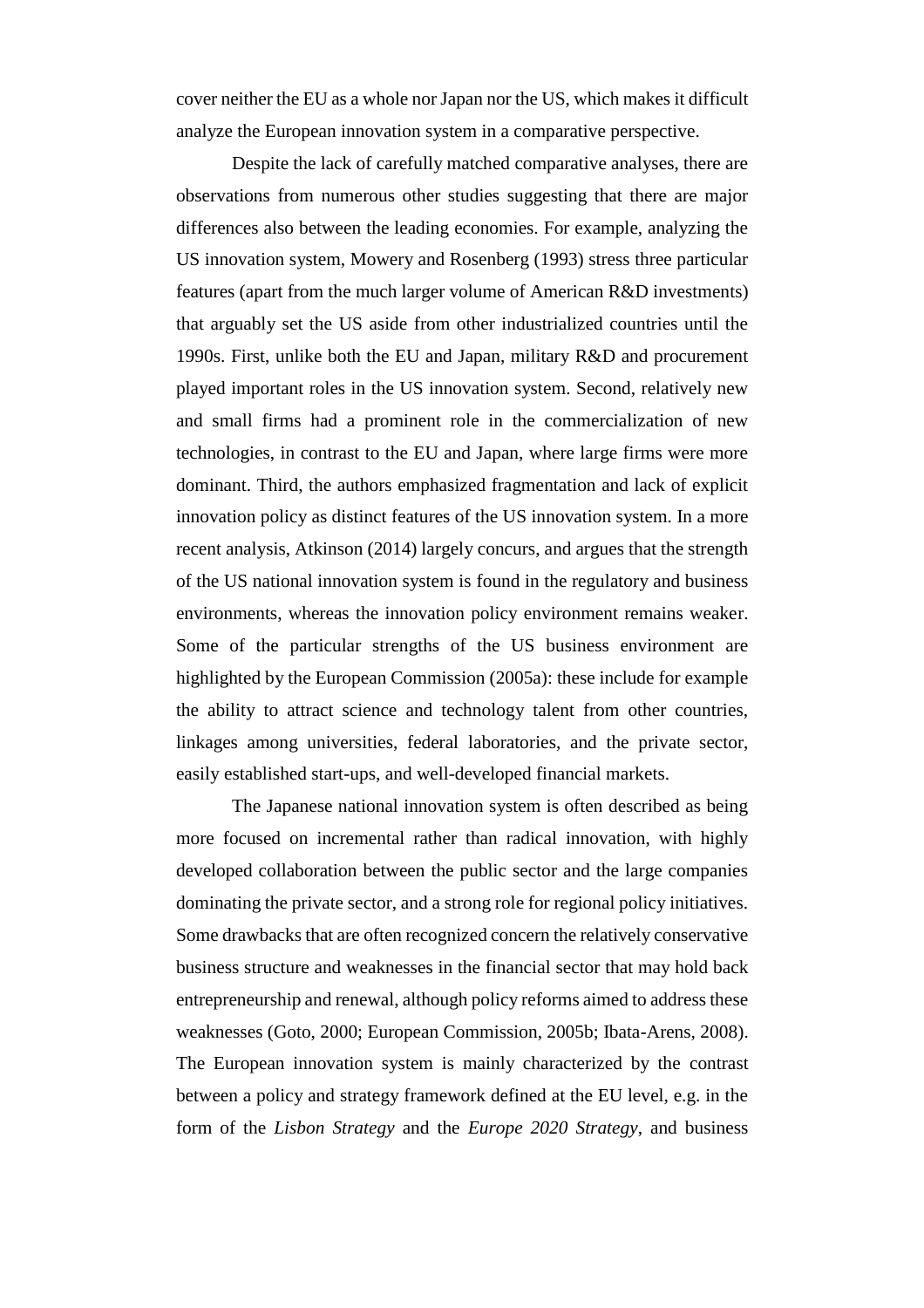environments and R&D structures that are still largely national in character. One of the main challenges of the European innovation and growth strategy is therefore to strengthen the coordination and integration of various national policies in order to fully benefit from the opportunities provided by the Common Market. Considering the diversity of the EU, which includes countries that are ranked among the world's innovation leaders (Denmark, Sweden, Finland, and Germany) as well as countries with much lower levels of R&D and weaker national innovation systems (Portugal, Greece, and several of the transition economies that have joined the Union since 2004) this is obviously a daunting task.

Some of the differences between the innovation systems of the European Union, Japan, and the United States can also be illustrated with a comparison of the innovation performance indicators summarized in the Innovation Union Scoreboard (European Commission, 2014). The indicators used for the international comparison include 12 measures intended to reflect innovation enablers (doctorate graduates and tertiary education, international scientific co-publications and highly cited publications, and public R&D expenditures), firm activities (private R&D expenditures, linkages between the public and private sector, and patenting) and innovative outputs (exports of high-tech products and knowledge-intensive services, and license and patent revenues from abroad). Although the EU performs relatively well in some categories, it is clear that the United States has a distinct lead in several areas. In particular, the US records notably higher scores in tertiary education, international co-publications and highly cited publications, private R&D expenditures, public-private sector linkages, and international revenues from licenses and patents. Japan scores higher than the EU in tertiary education, private R&D expenditures, and public-private sector linkages, as well as patenting. These differences suggest that the EU is not only in a relatively weak position when it comes to aggregate R&D expenditures (and in particular private R&D expenditures) but that there may also be other weaknesses in the European innovation environment that limit the growth effects of R&D.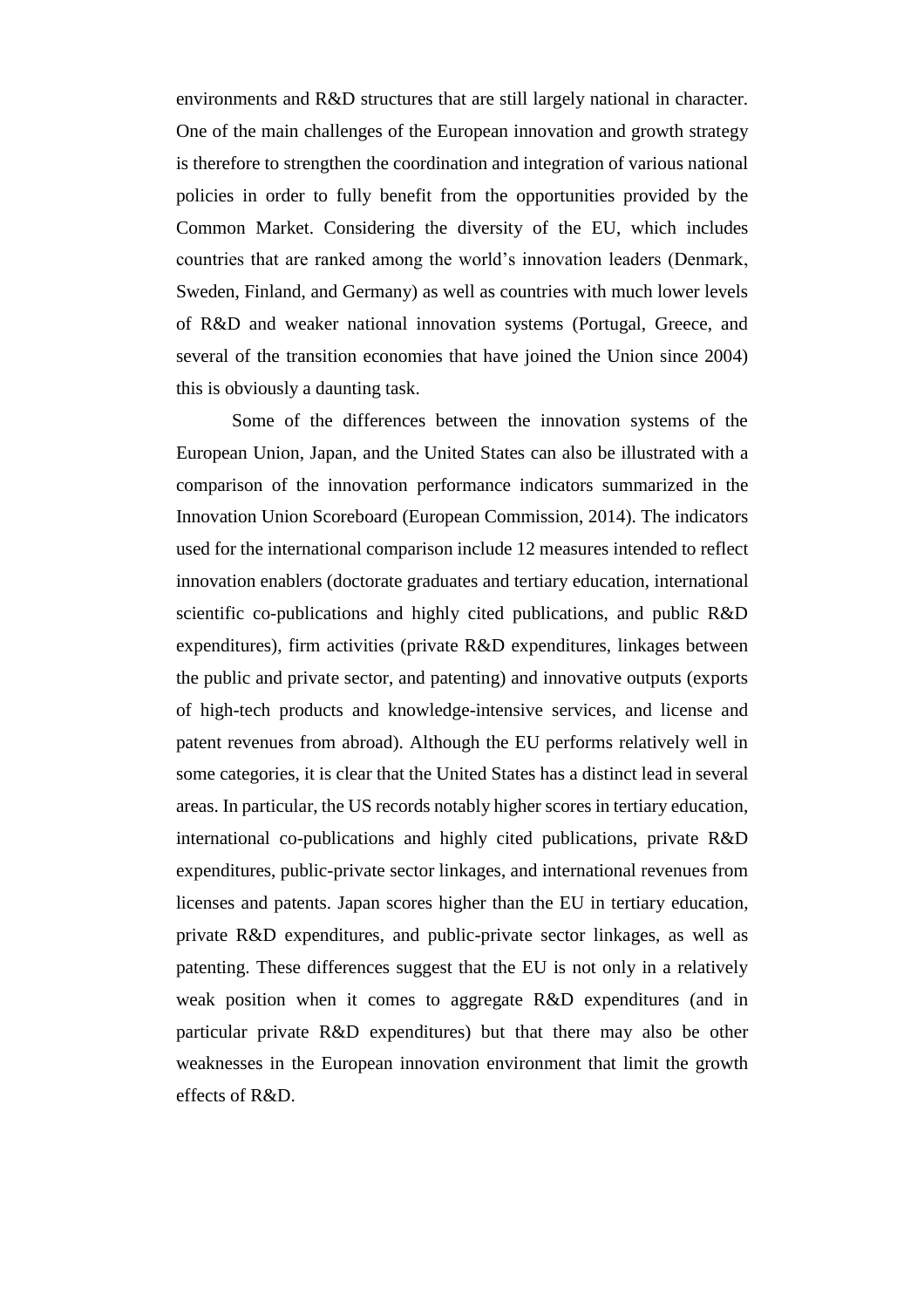#### **III. Model specification, data and variables**

Following Tingvall and Ljungwall (2013), we perform a meta-analysis on a sample of 49 country-specific studies, yielding 538 observations that explore the link between  $R&D$  and growth<sup>4</sup>. While meta-analysis has been extensively used to analyze publication bias (Stanley, 2008), we seek to determine whether the relationship between R&D and growth is more or less significant in the EU15 group than in other comparable countries.

The dependent variable is the *t*-statistic reported by a large set of country specific studies investigating the relation between R&D spending and economic growth. The *t*-statistic is then regressed on a set of study characteristics that are meta-independent and presumed to influence the outcome of the study. Each observation is weighted by the precision (Stdv) of the estimated effect.<sup>5</sup> The standard meta-regression model is therefore specified as follows:

$$
B_i / Se_i = t_i = \alpha_0 + \sum_{k=1}^{K} \alpha_k X_{ik} / Se_i + \varepsilon_i; i = 1,...,N \quad \varepsilon \sim \textit{iid} \ N(0, \sigma), (1)
$$

where  $B$  is the reported coefficient on the relation between  $R&D$  and growth taken from the obtained country-specific studies, *Se* is the associated standard error, *t* is the t-value and *X* contains a set of meta-independent variables capturing the characteristics of the empirical studies in the sample,  $\alpha$  are the set of coefficients to estimate, and  $\varepsilon$  is the error term.

A feature of our meta-data is that it often includes more than one study for each country and several observations from a single author. These observations are likely to be interdependent and we therefore project two sources of interdependency: country-specific effects and study-specific effects. A common method to improve the precision in the analysis and to handle such group effects is to estimate models that allow for either countryspecific random intercepts  $v_j$  or random study effects  $\zeta_i$ . To simultaneously control for these effects, we extend (eq. 1) to a two-level model with random

<sup>&</sup>lt;sup>4</sup> See also Tingvall and Ljungwall (2010); Tingvall and Ljungwall (2012).

<sup>&</sup>lt;sup>5</sup> See Cipollina and Salvatici (2010).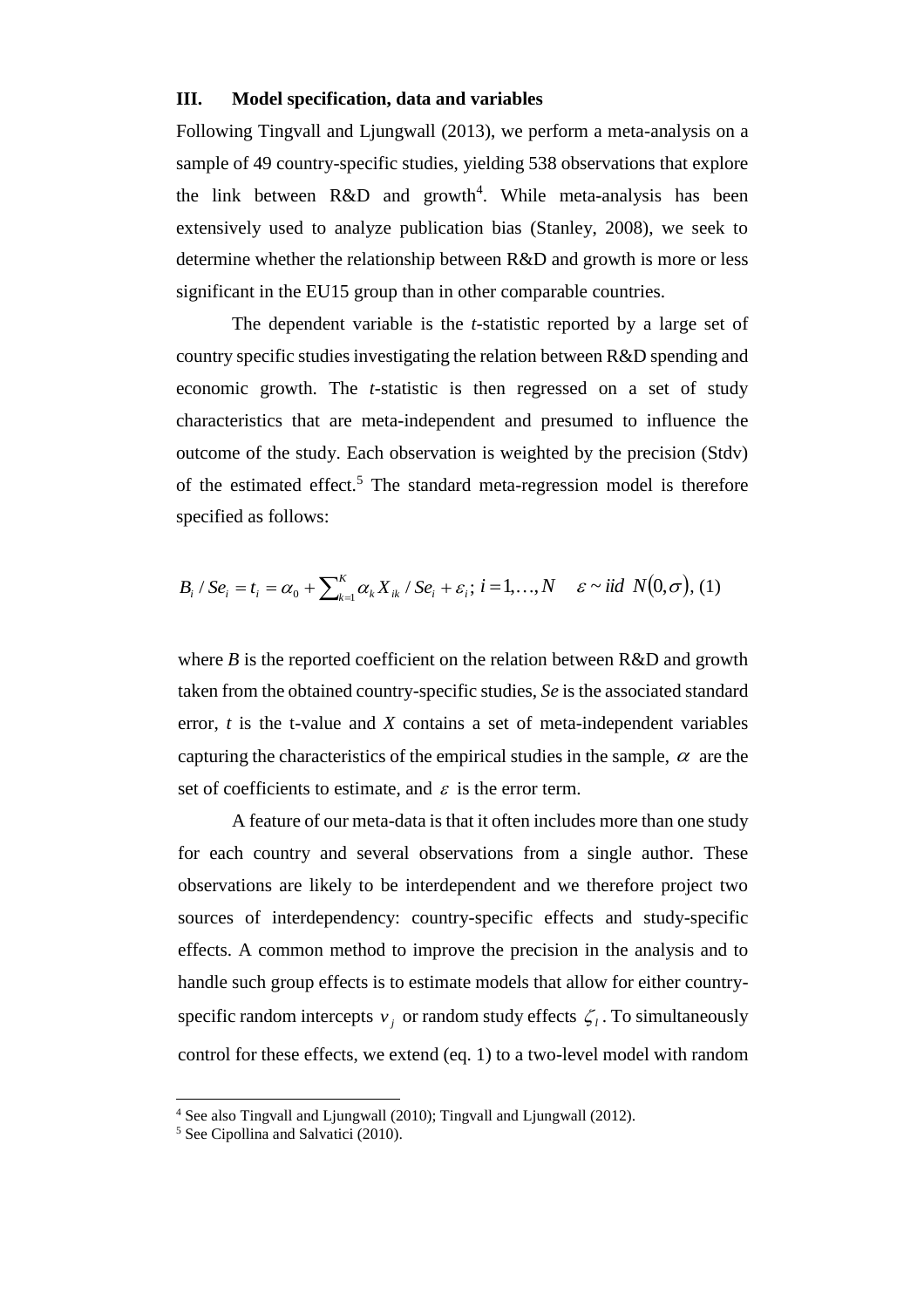intercepts by country,  $v_j$  and study,  $\zeta_l$ . First, we assume studies to be nested under the country level, represented by the random intercept  $\zeta_{[j]l}$ . Subsequently, we relax the assumption of nested data. Thus, the multi-level framework enables us to handle heterogeneity more adequately than would have been possible under a dummy variable framework.

#### *Description*

l

The data used consists of 538 observations drawn from 49 country specific studies on R&D and growth.<sup>6</sup> Compared to other economic meta-analyses, this is a large sample. In earlier studies in the field of meta-analyses in economics, Görg and Strobl (2001) obtained 25 observations, Meyer and Sinani (2009) obtained 121 observations, and Tingvall and Ljungwall (2013) obtained 437 observations.

Our intention is to compare the EU15 countries (countries joining the EU before 2004) with other countries in general and other industrialized countries in particular. Austria, Finland, France, Germany, Great Britain, Italy, the Netherlands, Spain and Sweden are the EU15 countries represented in our data set. Henceforth, these are the countries we refer to as EU15. Other EU countries in the data set are Slovenia and the Czech Republic, which joined the EU in 2004 and are counted as transition countries. Out of the 538 observations, 244 refer to EU15 countries and 95 observations originate from the USA. 14 observations derive from Slovenia or the Czech Republic.

|                 | Median | Share t-val  | Share t-val  | <b>Share</b>  |  |  |  |
|-----------------|--------|--------------|--------------|---------------|--|--|--|
|                 |        | negative and | positive and | insignificant |  |  |  |
|                 |        | significant  | significant  | t-values      |  |  |  |
| t-val. all obs. | 2.3    | 4%           | 63%          | 33%           |  |  |  |
| t-val. EU15     | 2.7    | 1%           | 71%          | 28%           |  |  |  |
| t-val. Non-EU15 |        | 7%           | 56%          | 37%           |  |  |  |
| t-val. USA      | 2.3    | 3%           | 64%          | 33%           |  |  |  |

**Table 1. Distribution of t-values, EU15, non-EU15 and USA**

<sup>6</sup> See<http://ratio.se/sv/medarbetare/forskare/patrik-tingvall.aspx> for a listing of the included studies.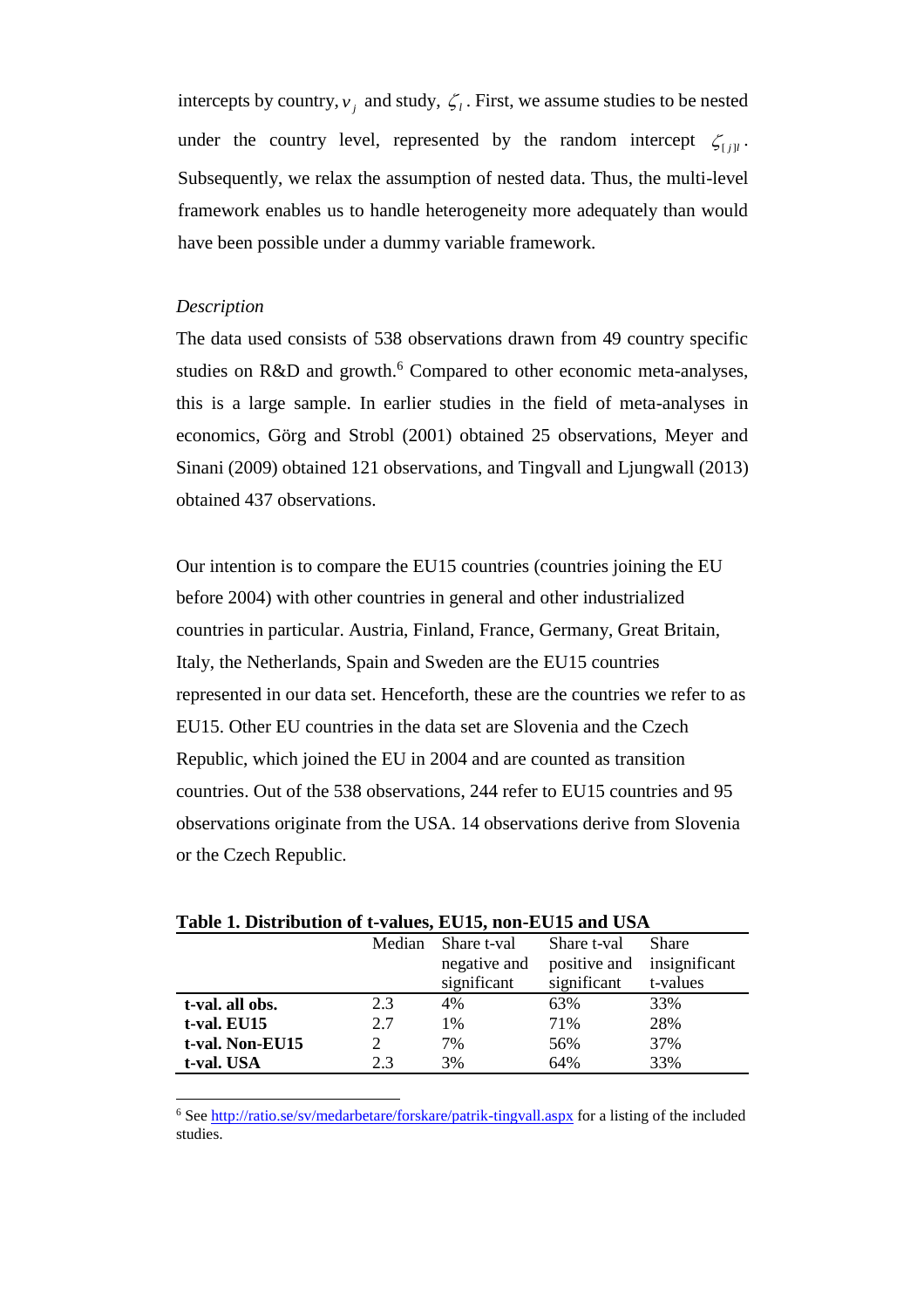In Table 1 the median t-values and the distribution of t-values for the EU15, the non-EU15 and USA are presented. Since there are some outliers in the data we present median values instead of mean values. As shown in Table 1, the EU15 has a higher median than both the non-EU15 and the USA. We also find that one percent of the *t*-values for EU15 are negative and significant, 71 percent are positive and significant, and 28 percent are insignificant. A comparison with the t-values for non-EU15 countries and the USA suggests that R&D may play a more significant role in enhancing growth in EU15 than in other countries. However, the sizes of the t-values are affected by study design. As an example of how study design can impact descriptive statistics, we may consider how the choice between income levels and growth as the dependent variable influences results. Table 1 suggests that the results for the EU15 are more significant than for non-EU15 countries. However, Table 2 shows that studies on the US are more likely to focus on growth than on income levels: 83 percent of all studies on the US are designed with the growth rate as the dependent variable while the corresponding share for the EU is only 34 percent. Since level studies, on average, are associated with higher t-values, this bias inflates the results for the EU in comparison with the US. This highlights the importance of controlling for study characteristics when comparing cross-study results.

|     | All studies<br><b>Median</b> | <b>Growth studies</b><br><b>Median</b> | level<br>Income<br>studies Md. |
|-----|------------------------------|----------------------------------------|--------------------------------|
| EU  | 2.7                          | 2.95(34%)                              | 2.45(66%)                      |
| USA | 2.27                         | 2.07(83%)                              | 3.53(17%)                      |

**Table 2. t-values, EU15 and USA**

Note: Share of growth and income level studies respectively within parenthesis (.).

## **IV. Results**

In Table 3 we report the results of a meta-regression analysis to see whether the results for EU15 differ significantly from the average results for other countries, and if the observed differences in *t*-values can be explained by data and research design. The explanatory variables included in the meta-regressions include degrees of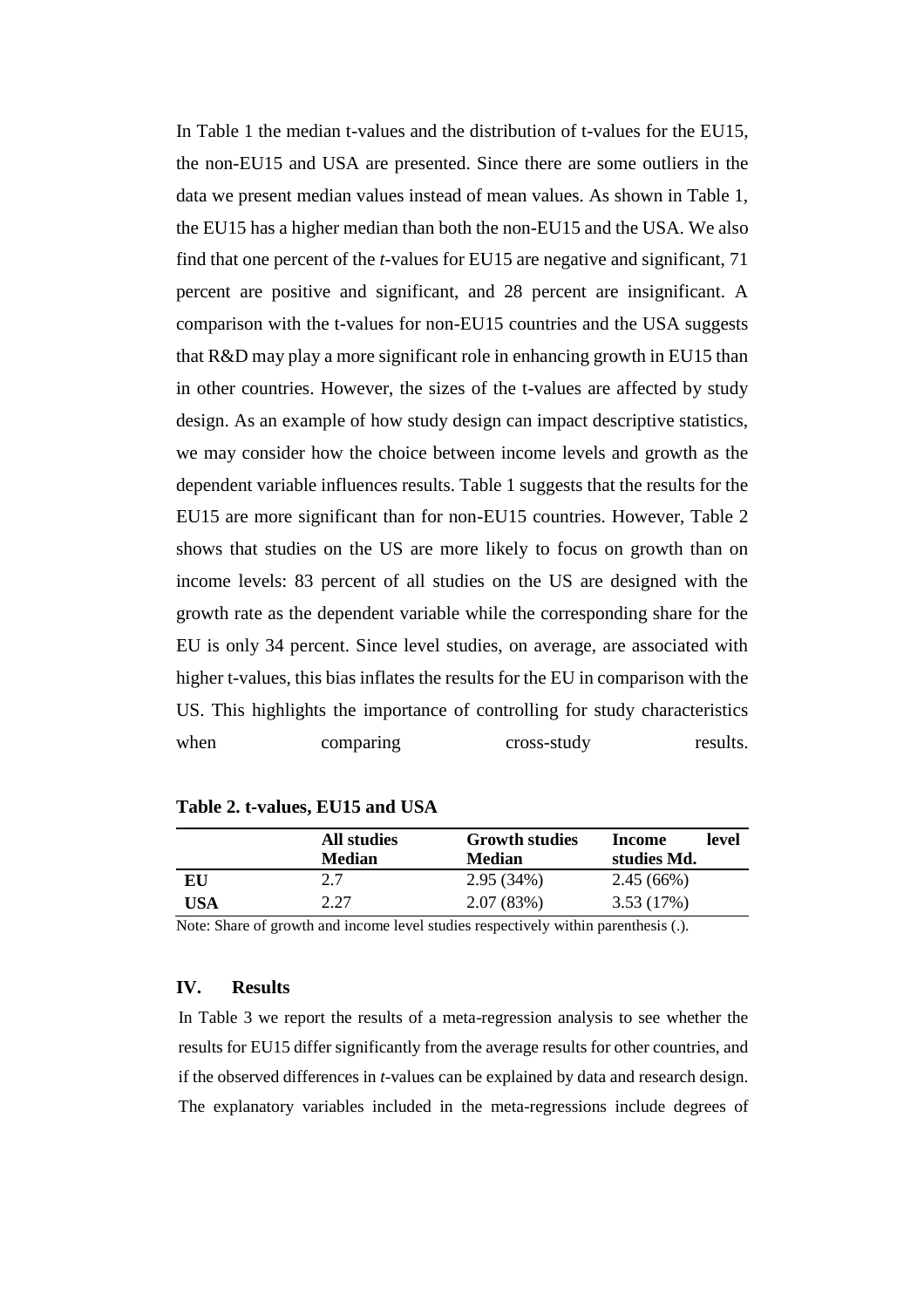freedom, country type (developed, transition and developing country), data type used (aggregated, industry, and firm level data), period of study, control for capital, control for human capital, control for population growth, study, and whether the dependent variable is measured in levels or growth rates. We also have a EU15 dummy variable distinguishing those studies that focus on EU15 countries.

In estimations  $(1)$ – $(3)$  we sequentially add controls for different study characteristics to the analysis. Results from column (1) suggest that unconditional *t*-values for EU15 are not significantly different from those for other countries. Adding controls for degrees of freedom, data type used, period of study, capital, human capital, population growth, and the type of dependent variable (levels or growth rates), column 2 shows that the dummy for EU15 is still not significant from other countries in general. In column (3), we find a negative and significant estimate for the EU15 dummy when we include country type as a control. Thus, when the study characteristics and country type are controlled for, t-values are significantly lower for EU15 countries than for other industrialized countries. This suggests that in comparison to other industrialized countries, EU15 countries have a more uncertain outcome from spending on R&D on growth.

In columns (4) and (5), we examine whether the results in estimation (3) could be affected by a lack of controls for interdependence. In estimation (4), we extend the analysis to a two-level model with mixed random intercepts at the country and study level, where we assume study effects to be nested under the country level. In estimation (5), we further increase the generality of the interdependence and estimate a two-way model with non-nested crossed random effects by country and study. Adding controls for these interdependencies does not alter the results that the EU15 dummy is negative and significant in comparison with other industrialized countries.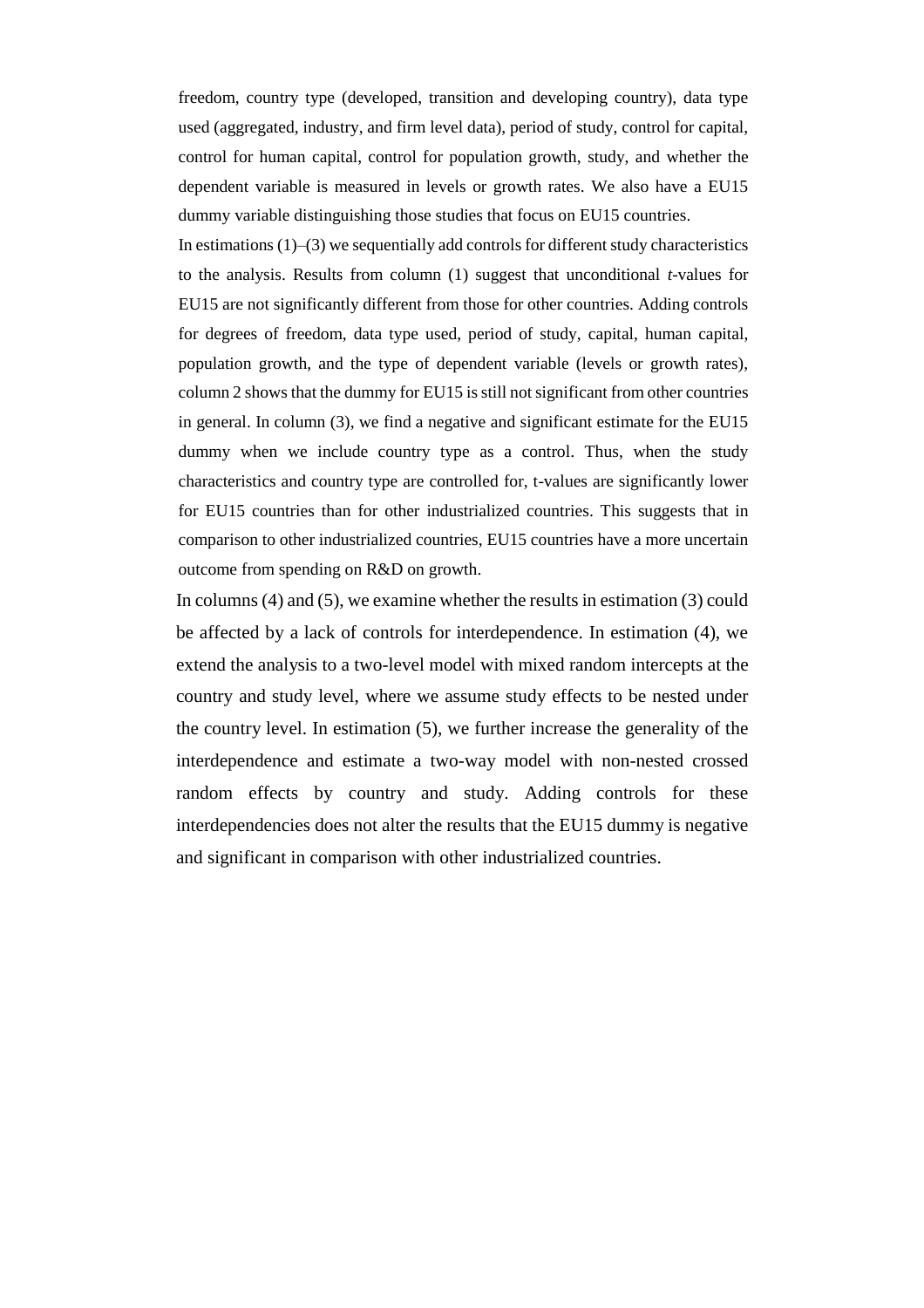|                                                                                   | 1. OLS<br>(a)                | 2. OLS<br>(a)                           | 3. OLS<br>(a)                          | 4. Mixed<br>model (b)                                        | 5. Mixed<br>model (c)                                        | 6. Mixed<br>model(b)                                          | 7. Mixed<br>model(c)                                          |
|-----------------------------------------------------------------------------------|------------------------------|-----------------------------------------|----------------------------------------|--------------------------------------------------------------|--------------------------------------------------------------|---------------------------------------------------------------|---------------------------------------------------------------|
|                                                                                   | Vs. all<br>countrie<br>S     | Vs. all<br>countrie<br>S                | Vs.<br>develope<br>d<br>countries      | Vs.<br>developed<br>countries                                | Vs.<br>developed<br>countries                                | Vs. the US                                                    | Vs. the US                                                    |
| <b>EU15</b>                                                                       | 7.86e-08<br>$(7.15e-$<br>08) | 1.26e-08<br>$(3.28e-$<br>(07)           | $-1.30e-06$<br>$(2.91e-$<br>$(07)$ *** | $-1.47e-06$<br>$(6.86e -$<br>$(07)$ **                       | $-1.48e-06$<br>$(6.86e -$<br>$(07)$ **                       | $-1.47e-06$<br>$(6.86e -$<br>$(07)$ **                        | $-1.48e-06$<br>$(6.86e -$<br>$(07)$ **                        |
| $\ln\sqrt{DGF}$                                                                   |                              | $-5.98e-$<br>08<br>$(1.23e-$<br>07)     | 2.46e-07<br>$(1.53e-$<br>07)           | 2.39e-07<br>$(3.00e-07)$                                     | 2.39e-07<br>$(3.00e-07)$                                     | 2.39e-07<br>$(3.00e-07)$                                      | 2.39e-07<br>$(3.00e-07)$                                      |
| <b>Aggregated</b><br>data                                                         |                              | $-3.30e-$<br>07<br>$(1.87e-$<br>$(07)*$ | $-5.24e-07$<br>$(2.18e-$<br>$(07)$ **  | $-5.66e-07$<br>$(7.51e-07)$                                  | $-5.66e-07$<br>$(7.51e-07)$                                  | $-5.66e-07$<br>$(7.51e-07)$                                   | $-5.66e-07$<br>$(7.51e-07)$                                   |
| <b>Industry</b><br>level data                                                     |                              | 0.0147<br>(0.0188)                      | 0.0145<br>(0.0188)                     | 0.0313<br>(0.0289)                                           | 0.0314<br>(0.0292)                                           | 0.0312<br>(0.0289)                                            | 0.03126<br>(0.0292)                                           |
| Capital                                                                           |                              | 7.22e-07<br>$(4.57e-$<br>(07)           | $-3.53e-07$<br>$(7.72e-$<br>07)        | $-4.31e-07$<br>$(1.70e-06)$                                  | $-4.32e-07$<br>$(1.70e-06)$                                  | $-4.31e-07$<br>$(1.70e-06)$                                   | $-4.32e-07$<br>$(1.70e-06)$                                   |
| Human<br>capital                                                                  |                              | $-9.04e-$<br>08<br>$(2.66e -$<br>(07)   | $-1.12e-06$<br>$(4.58e-$<br>$(07)$ **  | $-1.16e-06$<br>$(1.04e-06)$                                  | $-1.16e-06$<br>$(1.04e-06)$                                  | $-1.16e-06$<br>$(1.04e-06)$                                   | $-1.16e-06$<br>$(1.04e-06)$                                   |
| Population<br>growth                                                              |                              | $-1.79e-$<br>07<br>$(1.49e -$<br>(07)   | $-5.03e-09$<br>$(1.07e-$<br>07)        | 1.65e-07<br>$(3.62e-07)$                                     | 1.68e-07<br>$(3.62e-07)$                                     | 1.65e-07<br>$(3.62e-07)$                                      | 1.68e-07<br>$(3.62e-07)$                                      |
| Dep.variabl<br>e in growth<br>(vs. level)                                         |                              | 5.62e-07<br>$(3.92e-$<br>07)            | 5.22e-07<br>$(3.61e-$<br>07)           | 6.13e-07<br>$(8.17e-07)$                                     | 6.14e-07<br>$(8.17e-07)$                                     | 6.13e-07<br>$(8.17e-07)$                                      | 6.14e-07<br>$(8.17e-07)$                                      |
| <b>Decade</b><br>dummy 60s,<br>70s, 00s                                           | No                           | Yes                                     | Yes                                    | Yes                                                          | Yes                                                          | Yes                                                           | Yes                                                           |
| <b>Transition</b><br>country                                                      |                              |                                         | 3.13e-07<br>$(5.95e -$<br>(07)         | 4.05e-07<br>$(1.52e-06)$                                     | 4.04e-07<br>$(1.52e-06)$                                     | 4.04e-07<br>$(1.52e-06)$                                      | 4.04e-07<br>$(1.52e-06)$                                      |
| <b>Developing</b><br>country<br>Test:<br><b>Random</b><br>country                 |                              |                                         | $-1.85e-06$<br>$(2.48e-$<br>$(07)$ *** | $-1.65e-06$<br>$(6.77e-$<br>$07)$ **<br>2.75e-06<br>(0.0017) | $-1.65e-06$<br>$(6.78e-$<br>$07)$ **<br>2.28e-06<br>(0.0038) | $-1.65e-06$<br>$(6.77e-$<br>$(07)$ **<br>2.15e-06<br>(0.0018) | $-1.65e-06$<br>$(6.78e-$<br>$07)$ **<br>2.87e-06<br>(0.00007) |
| effect<br>Test:<br><b>Random</b><br>study effect<br>LR test<br>linear<br>model p- |                              |                                         |                                        | 1.8319<br>$(0.2614)$ **<br>$\ast$<br>0.000                   | 1.8748<br>$(0.2755)$ **<br>$\frac{1}{2\pi}$<br>0.000         | 1.8315<br>$(0.2614)$ **<br>0.000                              | 1.8743<br>$(0.2763)$ **<br>$\ast$<br>0.000                    |
| value<br><b>Residual</b><br>industrial<br>country<br>Obs.                         | 538                          | 538                                     | 538                                    | 538                                                          | 538                                                          | $-0.0325$<br>(0.2189)<br>538                                  | $-0.0335$<br>(0.22)<br>538                                    |

**Table 3. Meta regression models. Dependent variable,** *t***-value, R&D and growth studies.**  $\overline{a}$ 

Notes: Standard errors within parentheses (.). \*\*\*,\*\*,\* indicate significance at the 10, 5, and 1 percent level, respectively. All models weighted by 1/Se. Test i\_eu15=i\_usa: significant at the 5 % level.

(a) Robust standard errors. (b) Random intercept model with studies nested under country.

(c) Non-nested (two-way) random country study-effects model.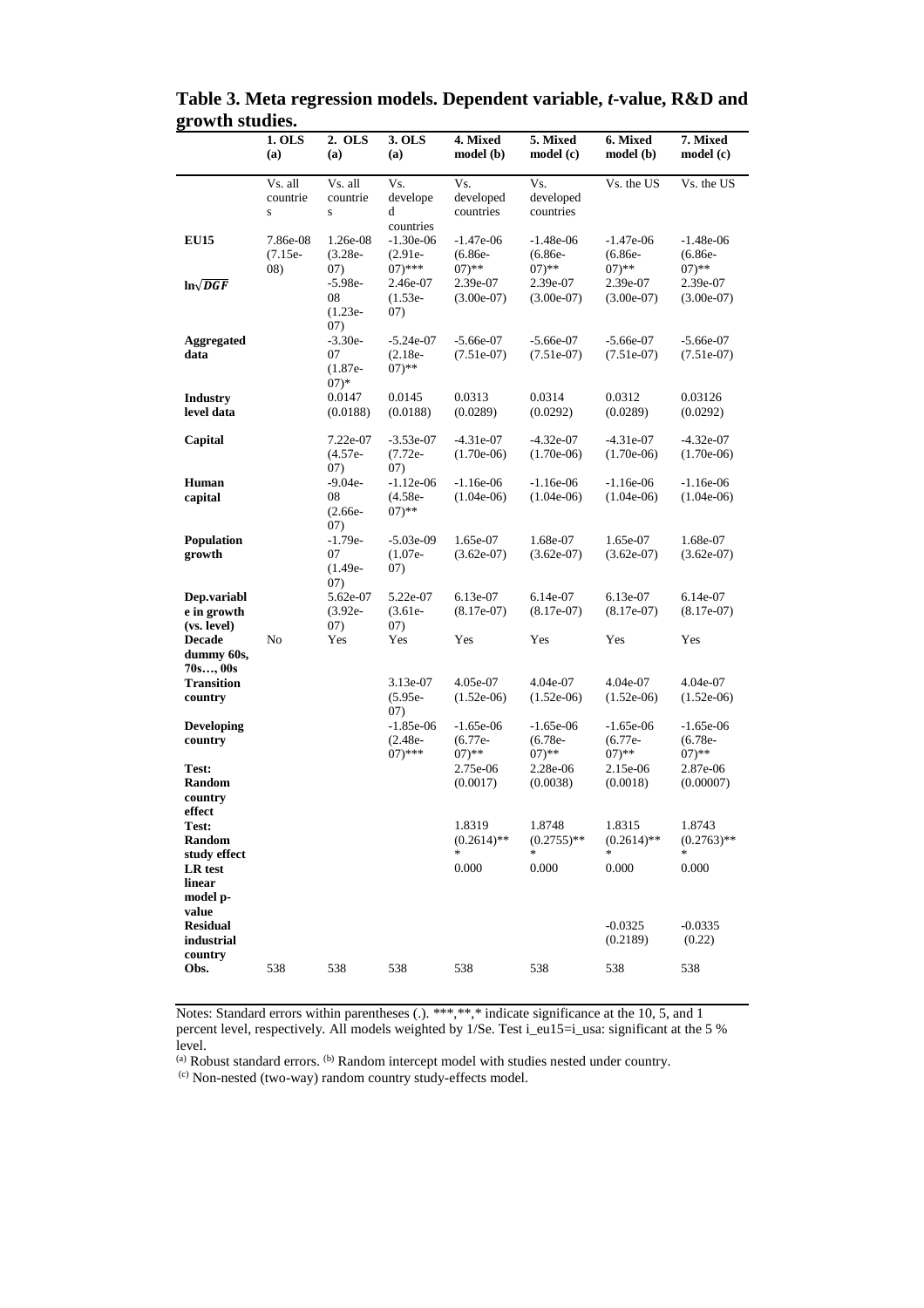In columns (6) and (7), we repeat the preceding estimations, but filter out non-US industrialized countries and add them as a residual group. This makes the US our new reference group. Having the US as the reference group does not change the negative significance or the magnitude of the estimate for the EU15 dummy. Since the dummy variable for the residual industrialized countries is insignificant, the negative impact of the EU15 dummy seems to be driven by the comparison with the USA rather than comparison with other industrialized countries. We also note that tests for random country effects and random study effects suggest significant within-study effects, while there is less evidence of within-country interdependence. These results indicate that the negative estimate for EU15 not is driven by omitted controls for within group interdependencies but instead related to the EU-US comparison.

In Table 4 we proceed with some further robustness tests by dividing the EU15 countries into two groups with respect to their R&D-intensity, EU high R&D and EU low R&D. EU countries with high R&D are the ones spending more than 2 % of their GDP on R&D, which is the average R&D ratio for the EU as a whole. In our data set, Austria, Finland, France, Sweden, Germany, and the Netherlands are the countries spending more than 2 % of their GDP on R&D, while Italy, Spain, and the United Kingdom spend less than 2 % of their GDP on R&D.<sup>7</sup>

Column (1) of Table 4 examines whether EU countries with high R&D intensity differ from those with lower R&D spending. The results from robust regressions are very similar for both groups of EU countries. When including controls for country type (column 2), the regression returns estimates that are almost identical for the high and low R&D countries. In columns (3) and (4), we estimate a two-way model with non-nested crossed random effects by country and study. Again, the estimated coefficients are negative and significant for both EU high R&D and EU low R&D countries when a control for country type is included. These results suggest that the weaker effect of

<sup>7</sup>http://epp.eurostat.ec.europa.eu/statistics\_explained/images/5/52/Gross\_domestic\_expendit ure\_on\_R%26D%2C\_2002%E2%80%9312\_%28%25\_of\_GDP%29\_YB14.png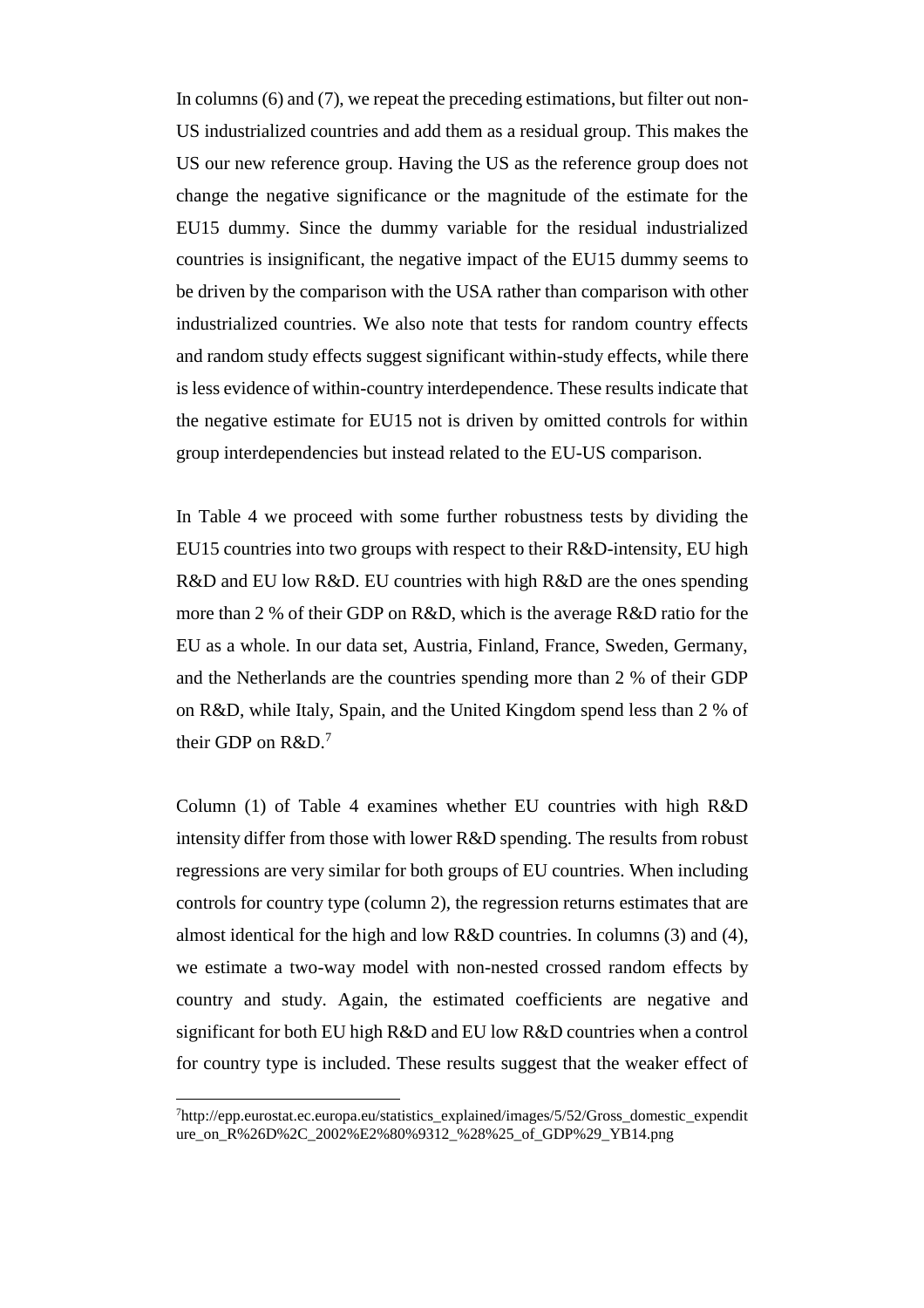R&D spending in the EU compared to the USA holds for both types of EU15 countries, and is not determined by whether their R&D expenditures are above or below the EU average.

|                                          | $1.$ OLS $(a)$               | 2. OLS(a)                       | 3. Mixed<br>model (c)       | 4. Mixed<br>model (c)          |
|------------------------------------------|------------------------------|---------------------------------|-----------------------------|--------------------------------|
| EU high R&D                              | 2.42e-07                     | $-1.27e-06$                     | $-9.40e-08$                 | $-1.51e-06$                    |
|                                          | $(2.83e-07)$                 | $(2.97e-07)$ ***                | $(3.64e-07)$                | $(7.44e-07)$ **                |
| <b>EU</b> low R&D                        | $-2.53e-07$<br>$(2.34e-07)$  | $-1.32e-06$<br>$(2.91e-07)$ *** | $-4.77e-07$<br>$(3.72e-07)$ | $-1.46e-06$<br>$(7.00e-07)$ ** |
| $ln\sqrt{DGF}$                           | $-1.21e-07$<br>$(1.13e-07)$  | 2.45e-07<br>$(1.53e-07)$        | $-9.41e-08$<br>$(1.90e-07)$ | 2.40e-07<br>$(3.01e-07)$       |
| <b>Aggregated</b><br>data                | $-3.44e-07$<br>$(1.81e-07)*$ | $-5.52e-07$<br>$(2.35e-07)$ **  | $-3.33e-07$<br>$(3.88e-07)$ | $-5.38e-07$<br>$(7.93e-07)$    |
| <b>Industry level</b><br>data            | 0.0147<br>(0.0188)           | 0.0145<br>(0.0188)              | 0.0311<br>(0.0293)          | 0.0314<br>(0.0292)             |
| Capital                                  | 9.25e-07<br>$(3.96e-07)$ **  | $-3.89e-07$<br>$(7.79e-07)$     | 7.84e-07<br>$(5.64e-07)$    | $-3.95e-07$<br>$(1.73e-06)$    |
| Human capital                            | $-2.40e-08$<br>$(2.13e-07)$  | $-1.13e-06$<br>$(4.61e-07)**$   | $-1.24e-07$<br>$(3.49e-07)$ | $-1.14e-06$<br>$(1.05e-06)$    |
| <b>Population</b><br>growth              | $-1.35e-07$<br>$(1.41e-07)$  | $-6.20e-09$<br>$(1.06e-07)$     | 4.52e-08<br>$(3.59e-07)$    | 1.69e-07<br>$(3.62e-07)$       |
| Dep.variable in<br>growth (vs.<br>level) | 7.27e-07<br>$(3.45e-07)$ **  | 5.06e-07<br>$(3.62e-07)$        | 7.97e-07<br>$(5.24e-07)$    | 6.31e-07<br>$(8.32e-07)$       |
| Decade dummy<br>60s, 70s, 00s            | Yes                          | Yes                             | Yes                         | Yes                            |
| <b>Transition</b><br>country             |                              | 3.81e-07<br>$(6.23e-07)$        |                             | 3.36e-07<br>$(1.64e-06)$       |
| <b>Developing</b><br>country             |                              | $-1.82e-06$<br>$(2.53e-07)$ *** |                             | $-1.67e-06$<br>$(7.24e-07)$ ** |
| <b>Test: Random</b><br>country effect    |                              |                                 | 0.00001<br>(0.0011)         | 1.67e-06<br>(0.0055)           |
| <b>Test: Random</b><br>study effect      |                              |                                 | 1.882924<br>$(0.2775)$ ***  | 1.87523<br>$(0.2756)$ ***      |
| <b>LR</b> test linear<br>model p-value   |                              |                                 | 0.000                       | 0.000                          |
| Obs.                                     | 538                          | 538                             | 538                         | 538                            |

**Table 4. Meta regression models. Dependent variable,** *t***-value, R&D and growth studies.**

Notes: Standard errors within parentheses (.). \*\*\*,\*\*,\* indicate significance at the 10, 5, and 1 percent level, respectively. All models weighted by 1/Se.

 $^{(a)}$  Robust standard errors.  $^{(C)}$  Non-nested (two-way) random country study-effects model.

In Table 5, we analyze whether the results are robust with respect to outliers and clustering technique. In columns (1)-(3), the controls for country type are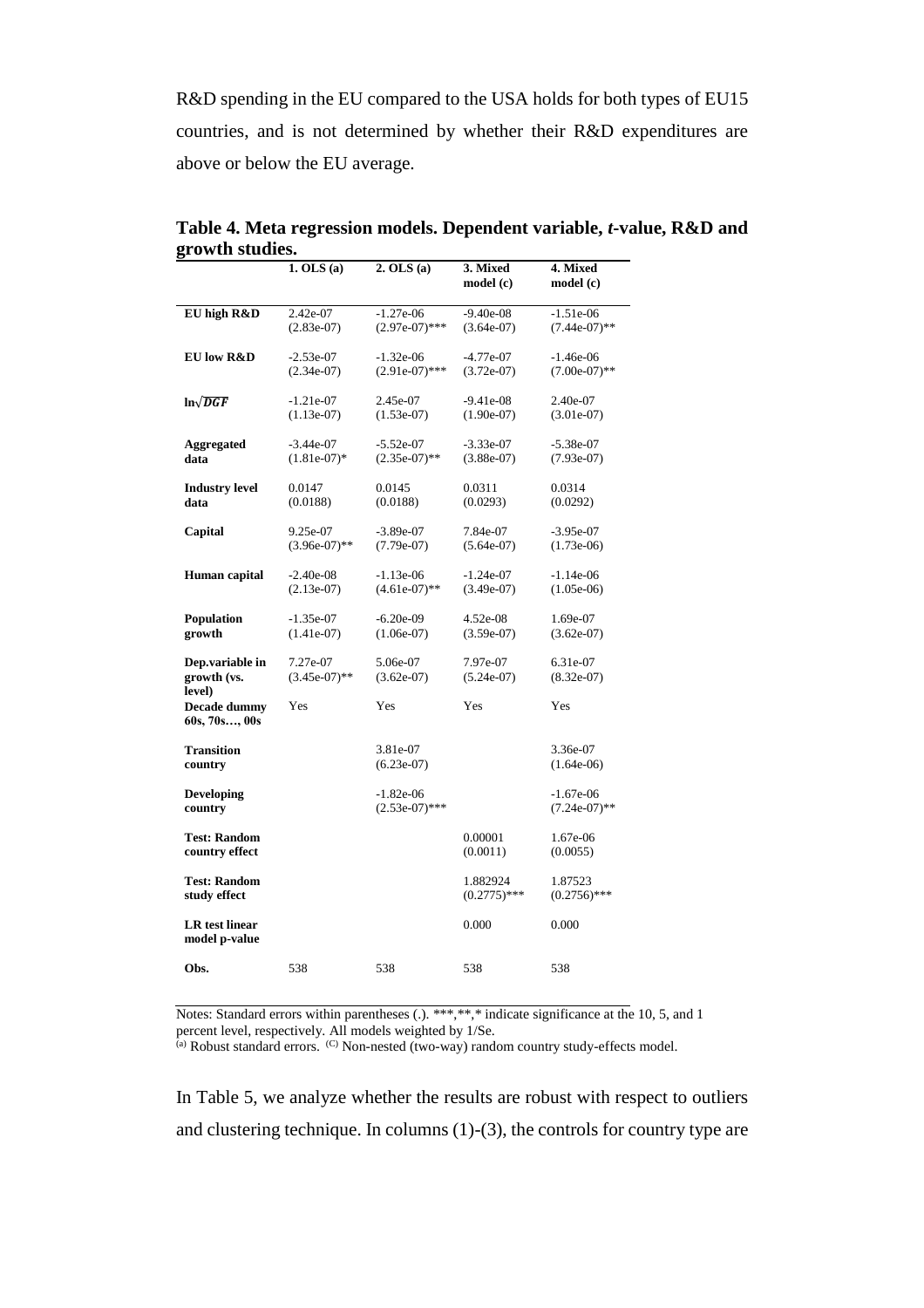excluded. In comparison with all countries, we find a positive and significant coefficient for the EU15 dummy in column (1) where we use robust OLS. However, when controls for country type are included in column (4), the same regression model yields a negative and significant estimate for EU15, in line with previous results. In columns (3) and (6), we limit the extreme values of our dependent variable by winsorizing t-values higher than 12 (approximately five percent of the observations). This is an important sensitivity test, since we already know that we have some large outliers in the data set. Winsorizing the t-values, the coefficient for EU15 becomes non-significant in column (3), but negative and significant when country controls are included in column (6). Thus, our negative estimates for the EU15 dummy in Table 3 seem robust with respect to outliers. In column (5), we find the same pattern when performing a quantile (median) regression. The two last regressions (columns 7-8) are models where cluster effects at the country level and study level respectively are considered. Both models give negative and significant results for the EU15. To conclude, the negative results for the EU when compared to other developed countries seem robust and not driven by misspecified models or outliers.<sup>8</sup>

<sup>&</sup>lt;sup>8</sup> As a robustness test, we replaced EU15 with EU27. This did not alter the results. Results available on request.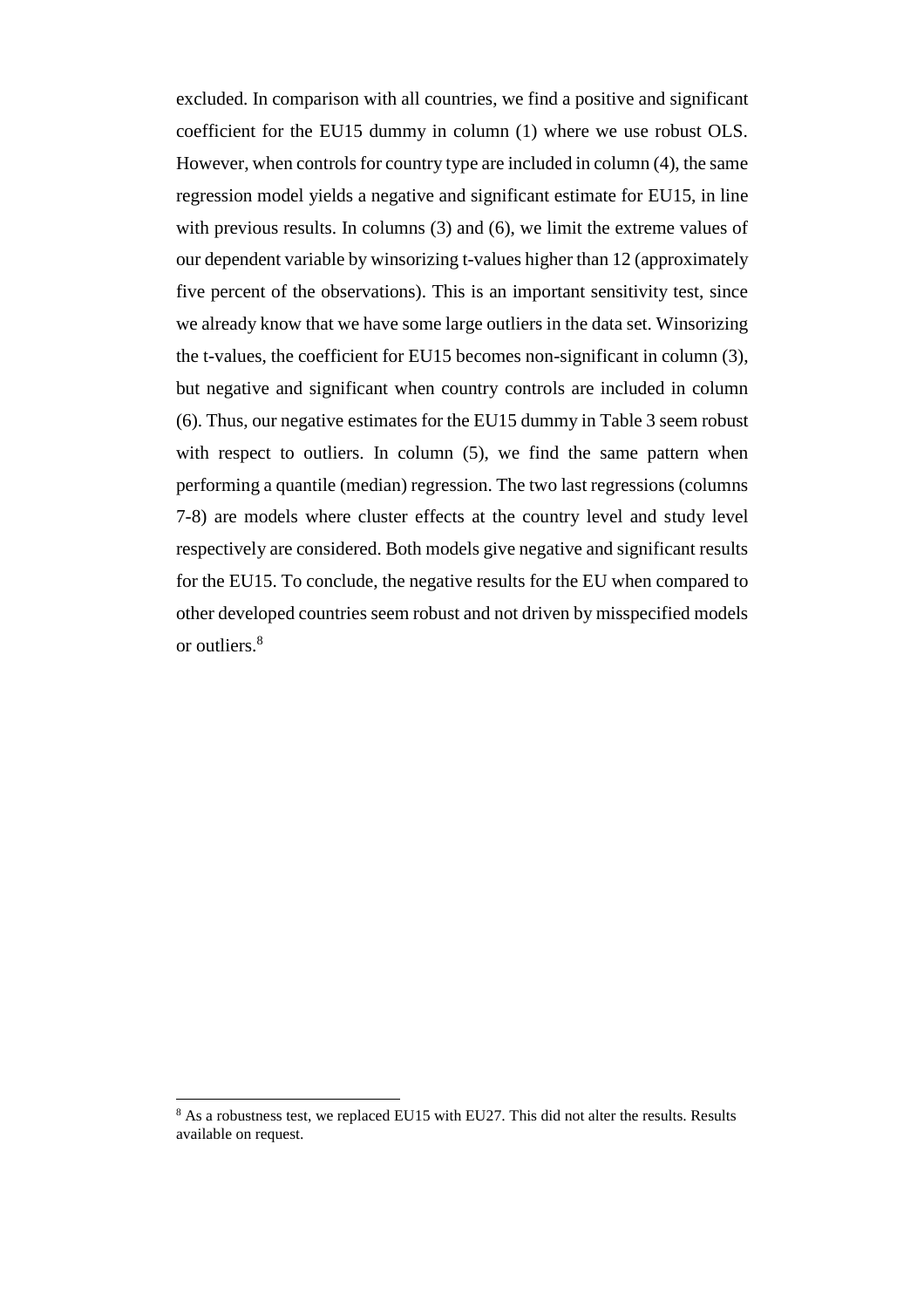|                                          | 1. Robust<br>regression                                  | 2.<br>Quantile<br>regression                                   | 3. OLS<br>winsorized<br>t-val                    | 4. Robust<br>regression                                         | 5.<br><b>Ouantile</b><br>regression                              | 6. OLS<br>winsorized<br>t-val                                   | $\overline{7}$ .<br><b>Cluster</b><br>country                      | 8.<br><b>Cluster</b><br>study                                       |
|------------------------------------------|----------------------------------------------------------|----------------------------------------------------------------|--------------------------------------------------|-----------------------------------------------------------------|------------------------------------------------------------------|-----------------------------------------------------------------|--------------------------------------------------------------------|---------------------------------------------------------------------|
| <b>EU15</b>                              | Vs. all<br>countries<br>3.16e-07<br>$(1.65e-$<br>$(07)*$ | Vs. all<br>countries<br>$-8.23e-07$<br>$(1.79e-$<br>$(07)$ *** | Vs. all<br>countries<br>8.34e-08<br>$(2.64e-07)$ | Vs. rich<br>countries<br>$-1.13e-06$<br>$(5.79e -$<br>$(07)$ ** | Vs. rich<br>countries<br>$-9.08e-07$<br>$(3.44e -$<br>$(07)$ *** | Vs. rich<br>countries<br>$-8.51e-07$<br>$(2.84e-$<br>$(07)$ *** | Vs. rich<br>countries<br>$-1.30e-$<br>06<br>$(4.81e-$<br>$(07)$ ** | Vs. rich<br>countries<br>$-1.30e-$<br>06<br>$(4.65e-$<br>$(07)$ *** |
| $\ln\sqrt{DGF}$                          | 3.93e-07<br>$(1.26e -$<br>$(07)$ ***                     | 1.08e-07<br>$(1.04e-07)$                                       | 5.35e-08<br>$(1.06e-07)$                         | 1.65e-07<br>$(1.49e-07)$                                        | 1.75e-07<br>$(1.54e-07)$                                         | 2.40e-07<br>$(1.50e-07)$                                        | 2.46e-07<br>$(2.51e-$<br>07)                                       | 2.46e-07<br>$(2.46e -$<br>(07)                                      |
| <b>Aggregated</b><br>data                | 6.12e-07<br>$(2.62e-$<br>$07)$ **                        | $-3.84e-07$<br>$(2.15e-07)$                                    | $-9.27e-08$<br>$(1.49e-07)$                      | $-4.38e-07$<br>$(4.70e-07)$                                     | $-4.19e-07$<br>$(3.74e-07)$                                      | $-8.74e-08$<br>$(2.13e-07)$                                     | $-5.24e-$<br>07<br>$(3.15e-$<br>(07)                               | $-5.24e-$<br>07<br>$(2.93e-$<br>$(07)*$                             |
| <b>Industry</b><br>level data            | 0.0029<br>(0.0116)                                       | $-0.0027$<br>(0.0133)                                          | 0.0290<br>(0.0204)                               | 0.0029<br>(0.0114)                                              | $-0.0027$<br>(0.0117)                                            | 0.0288<br>(0.0204)                                              | 0.0145<br>(0.0490)                                                 | 0.0145<br>(0.0465)                                                  |
| Capital                                  | $-1.57e-06$<br>$(5.31e-$<br>$(07)$ ***                   | 3.40e-07<br>$(3.02e-07)$                                       | 1.81e-07<br>$(3.65e-07)$                         | 2.02e-07<br>$(8.42e-07)$                                        | 8.80e-08<br>$(8.66e-07)$                                         | $-2.72e-07$<br>$(7.54e-07)$                                     | $-3.53e-$<br>07<br>$(1.32e-$<br>(06)                               | $-3.53e-$<br>07<br>$(1.26e -$<br>(06)                               |
| Human<br>capital                         | $-2.00e-08$<br>$(1.69e-07)$                              | $-6.84e-07$<br>$(1.94e -$<br>$(07)$ ***                        | $-8.07e-08$<br>$(2.23e-07)$                      | $-8.32e-07$<br>$(3.51e-$<br>$(07)$ **                           | $-8.14e-07$<br>$(5.26e-07)$                                      | $-6.61e-07$<br>$(4.47e-07)$                                     | $-1.12e-$<br>06<br>$(7.79e -$<br>(07)                              | $-1.12e-$<br>06<br>$(7.52e-$<br>(07)                                |
| <b>Population</b><br>growth              | $-8.13e-08$<br>$(1.72e-07)$                              | $-1.00e-07$<br>$(1.96e-07)$                                    | $-1.48e-07$<br>$(1.37e-07)$                      | $-3.67e-08$<br>$(1.71e-07)$                                     | $-5.39e-08$<br>$(1.76e-07)$                                      | $-5.02e-09$<br>$(1.06e-07)$                                     | $-5.03e-$<br>09<br>$(5.72e-$<br>(08)                               | $-5.03e-$<br>09<br>$(5.86e -$<br>(08)                               |
| Dep.variable<br>in growth<br>(vs. level) | $-1.72e-06$<br>$(5.22e-$<br>$(07)$ ***                   | 7.70e-07<br>$(2.84e-$<br>$(07)$ ***                            | 2.09e-08<br>$(3.16e-07)$                         | 8.34e-07<br>$(1.09e-06)$                                        | 6.34e-07<br>$(4.13e-07)$                                         | 1.52e-07<br>$(3.52e-07)$                                        | 5.22e-07<br>$(6.06e -$<br>(07)                                     | 5.22e-07<br>$(5.87e-$<br>(07)                                       |
| <b>Decade</b><br>dummy 60s,<br>70s,00s   | Yes                                                      | Yes                                                            | Yes                                              | Yes                                                             | Yes                                                              | Yes                                                             | Yes                                                                | Yes                                                                 |
| <b>Transition</b><br>country             |                                                          |                                                                |                                                  | n.a                                                             | 1.22e-07<br>$(7.66e-07)$                                         | $-1.30e-07$<br>$(5.83e-07)$                                     | 3.13e-07<br>$(9.61e -$<br>(07)                                     | 3.13e-07<br>$(9.13e-$<br>(07)                                       |
| <b>Developing</b><br>country             |                                                          |                                                                |                                                  | $-1.70e-06$<br>$(6.50e-$<br>$(07)$ ***                          | $-1.47e-06$<br>$(3.37e-$<br>$(07)$ ***                           | $-1.39e-06$<br>$(2.41e-$<br>$(07)$ ***                          | $-1.85e-$<br>06<br>$(3.63e-$<br>$07)$ ***                          | $-1.85e-$<br>06<br>$(3.49e -$<br>$(07)$ ***                         |
| Obs.                                     | 538                                                      | 538                                                            | 538                                              | 538                                                             | 538                                                              | 538                                                             | 538                                                                | 538                                                                 |

## **Table 5. Sensitivity analysis. Dependent variable,** *t***-value, R&D and growth studies.**

Notes: Standard errors within parentheses (.). \*\*\*,\*\*,\* indicate significance at the 10, 5, and 1 percent level, respectively. All models weighted by 1/Se.

(a) Robust standard errors. <sup>(B)</sup> Random intercept model with studies nested under country.

(C) Non-nested (two-way) random country study-effects model.

## **V. Concluding remarks**

In this meta-analysis, we have investigated the link between R&D spending and economic growth using a sample of 49 studies, yielding a total of 538 observations. The results from our analysis suggest that the growth-enhancing effect of R&D in the EU15 countries does not differ from that in other countries in general, but it is less significant than for other industrialized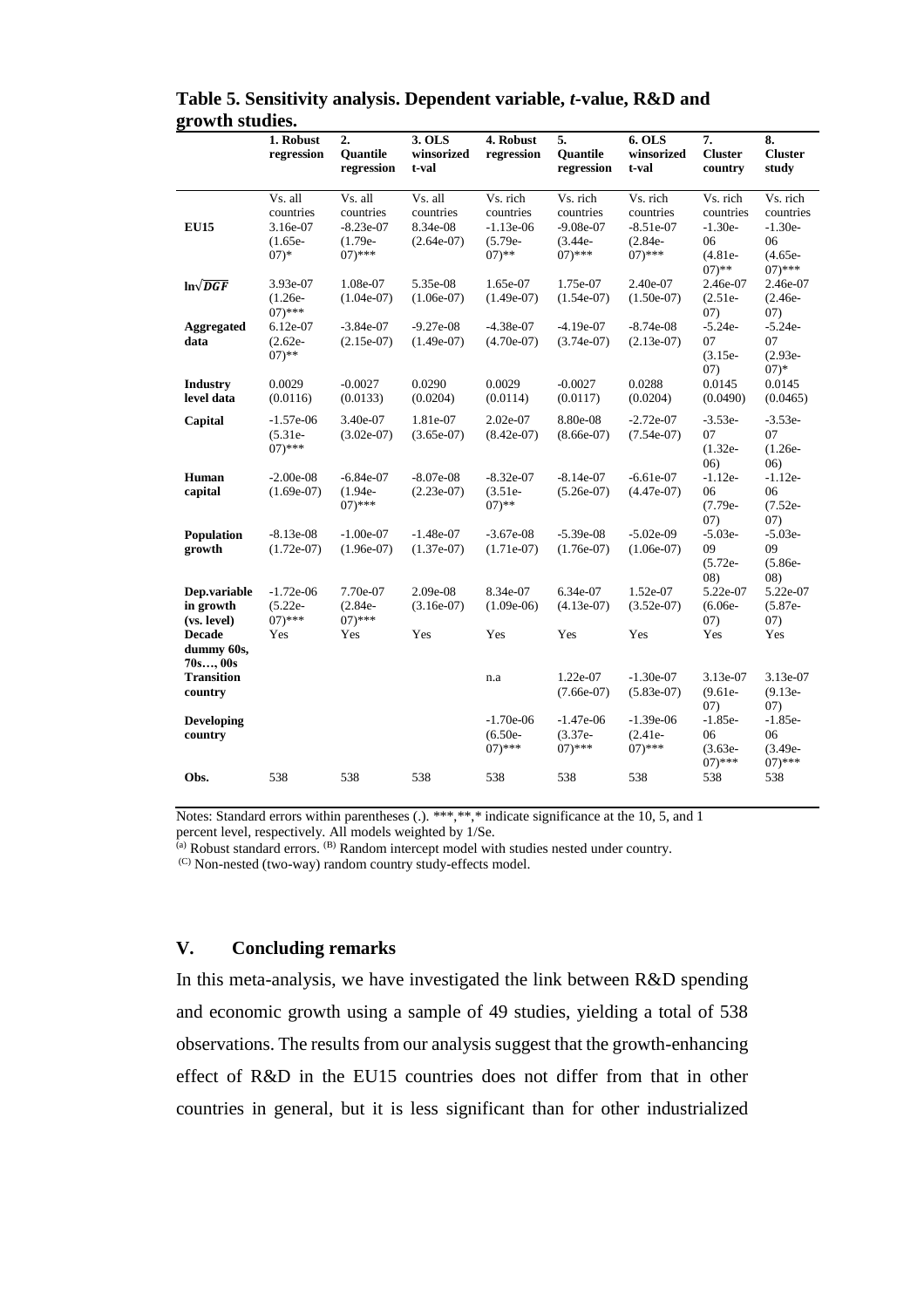countries. A closer inspection of the data reveals that the weak results for the EU15 stem from comparisons with the US, and that the results are similar for EU15 countries with high as well as low R&D intensities. One interpretation of this finding – that the link between R&D and economic growth is stronger in the US than in the EU15 – is that the US has been able to generate more benefits from its R&D spending. This is also a conclusion from the debate on the "innovation gap" in the EU, and gives reason to focus on continuous improvements in the European innovation system. In particular, EU strategies for innovation and research should not only focus on raising R&D expenditures as a share of GDP, but also include policies aiming to raise private sector investment in R&D and to strengthen public-private sector linkages. These are some of the areas where the US outperforms Europe – it is therefore possible that they also contribute to the stronger growth effects of R&D in the US.

#### **References**

- Adams, J.D. (1990), "Fundamental Stocks of Knowledge and Productivity Growth", *Journal of Political Economy*, 98(3), 673-702.
- Afonso, A., Schuknecht, L. and Tanzi, V. (2005), "Public Sector Efficiency: An International Comparison", *Public Choice*, 123(3), 321–347.
- Aghion, P. and Howitt, P. (1992), "A Model of Growth through Creative Destruction", *Econometrica*, 60, 323–51.
- Atkinson, R.D. (2014), "Understanding the U.S. National Innovation System", The Information Technology & Innovation Foundation, June, 2014.
- Bassanini, A., Scarpetta, S. and Visco, I. (2000), "Knowledge, Technology and Economic Growth: Recent Evidence from OECD Countries", OECD Economics Department Working Paper, 259.
- Becker, B. (2014), "Public R&D Policies and Private R&D Investment: A Survey of the Empirical Evidence", *Journal of Economic Surveys*, doi: 10.1111/joes.12074.
- Bilbao-Osorio, B. and Rodríguez-Pose, A. (2004), "From R&D to Innovation and Economic Growth in the EU", *Growth and Change*, 35(4), 434– 455.
- Block, F. and Keller, M.R. (2008), 'Where Do Innovations Come From? Transformations in the U.S. National Innovation System, 1970-2006', The Information Technology & Innovation Foundation, July.
- Branstetter, L. and Sakakibara, M. (1998), "Japanese Research Consortia: A Microeconometric Analysis of Japanese Industrial Policy", *Journal of Industrial Economics*, 46, 207–233.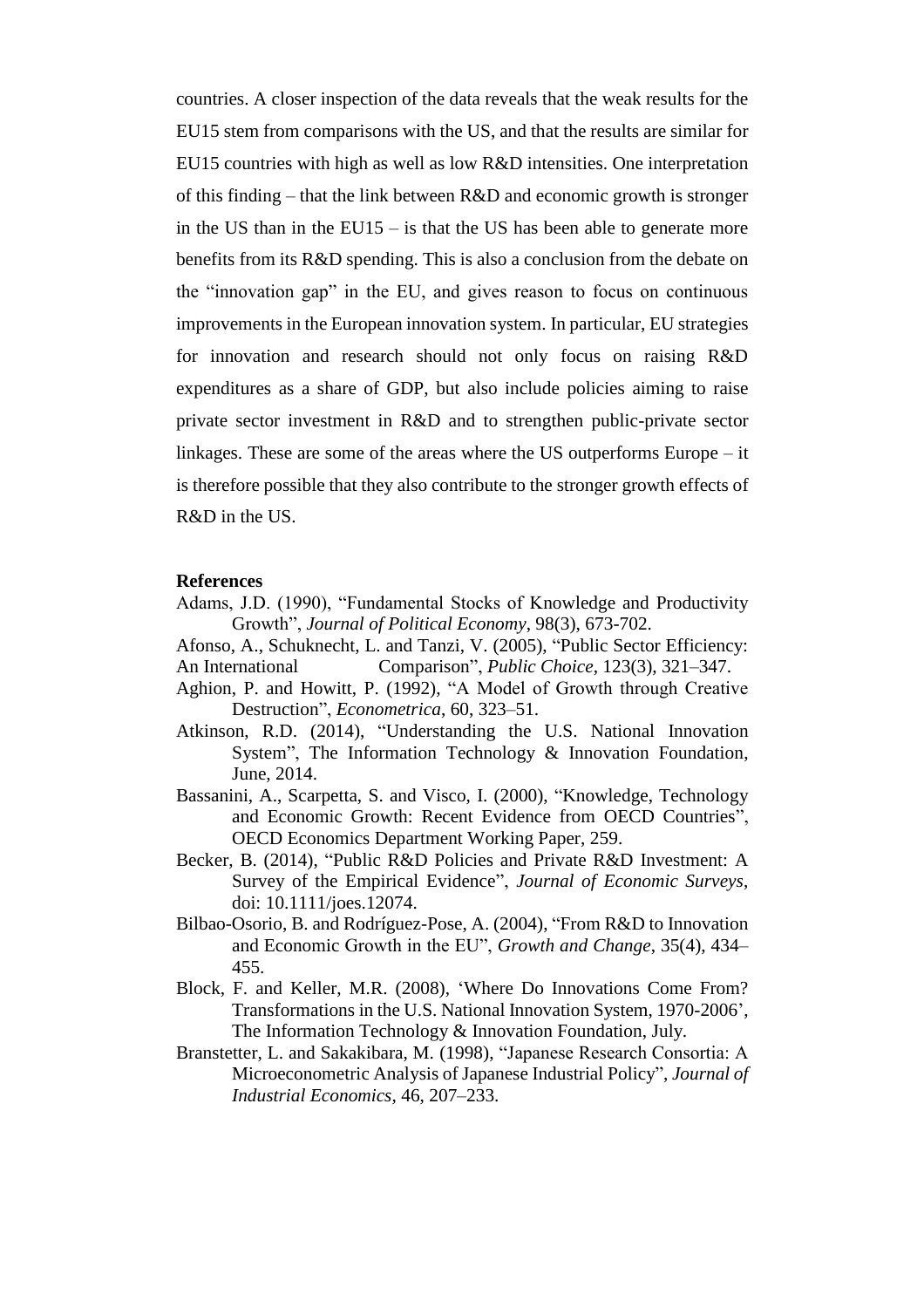- Cipollina, M. and Salvatici, L. (2010), "Reciprocal Trade Agreements in Gravity Models: A Meta-Analysis", *Review of International Economics*, 18, 63–80.
- Cohen, W. and Levinthal, D. (1989), "Innovation and Learning: The Two

*Economic Journal*, 99, 569–596.

- David, P. and Hall, B. (2000), "Heart of Darkness: Modeling Public–Private Funding Interactions Inside the R&D Black Box", *Research Policy,* 29, 1165–1183.
- David, P.A., Hall, B.H. and Toole, A.A. (2000), "Is Public R&D a Complement or Substitute for Private R&D? A Review of the Econometric Evidence", *Research Policy*, 29, 497–529.
- Di Cagno, D., Fabrizi, A. and Meliciani, V. (2013), "The Impact of Participation in European Joint Research Projects on Knowledge Creation and Economic Growth", *The Journal of Technology Transfer*, 1-23.
- Edquist, C. (2005), 'Systems of Innovation: Perspectives and Challenges', in Fagerberg, J., D. Mowery and R.R. Nelson (eds.), *The Oxford Handbook of Innovation*, Norfolk, Oxford University Press.
- European Commission, (2005a), European Trend Chart on Innovation: Annual Innovation Policy Report for United States, Canada, Mexico and Brazil, Enterprise Directorate-General, European Commission, Brussels.
- European Commission, (2005b), European Trend Chart on Innovation Annual Innovation Policy Trends Report for Japan, Korea, Taiwan, Singapore, India, Malaysia, Thailand, Indonesia 2005. Enterprise Directorate-General, European Commission, Brussels.
- European Commission, (2010), Europe 2020: A Strategy for Smart, Sustainable and Inclusive Growth, European Commission, Brussels.
- European Commission, (2013), Innovation Union A pocket guide on A Europe 2020 Initiative, Luxembourg: Publications Office of the European Union.
- European Commission, (2014), Innovation Union Scoreboard 2014, European Commission, Brussels.
- Falk, M. (2006), "What Drives Business Research and Development (R&D) Intensity Across Organisation for Economic Co-operation and Development (OECD) Countries?", *Applied Economics*, 38(5), 533- 47.
- Freeman, C. (1988), 'Japan: A New National Innovation System?', in G. Dosi, C. Freeman, R. R. Nelson, G. Silverberg and L. Soete (eds.), *Technology and Economy Theory*, London: Pinter.
- [Freeman, C.](http://en.wikipedia.org/wiki/Christopher_Freeman) (1995), "The National System of Innovation in Historical Perspective", Cambridge *Journal of Economics*, 19, 5–24.
- Geroski, P.A. (1995), "Do Spillovers Undermine the Incentive to Innovate*?*", in Dowrick S.(ed.), *Economic Approaches to Innovation*, Edwar Elgar, Aldershot, 76–97.
- Goel, R.K., Payne, J.E. and Ram, R. (2008), "R&D Expenditures and U.S. Economic Growth: A Disaggregated Approach", *Journal of Policy Modeling,* 30, 237-250.

Faces of R&D",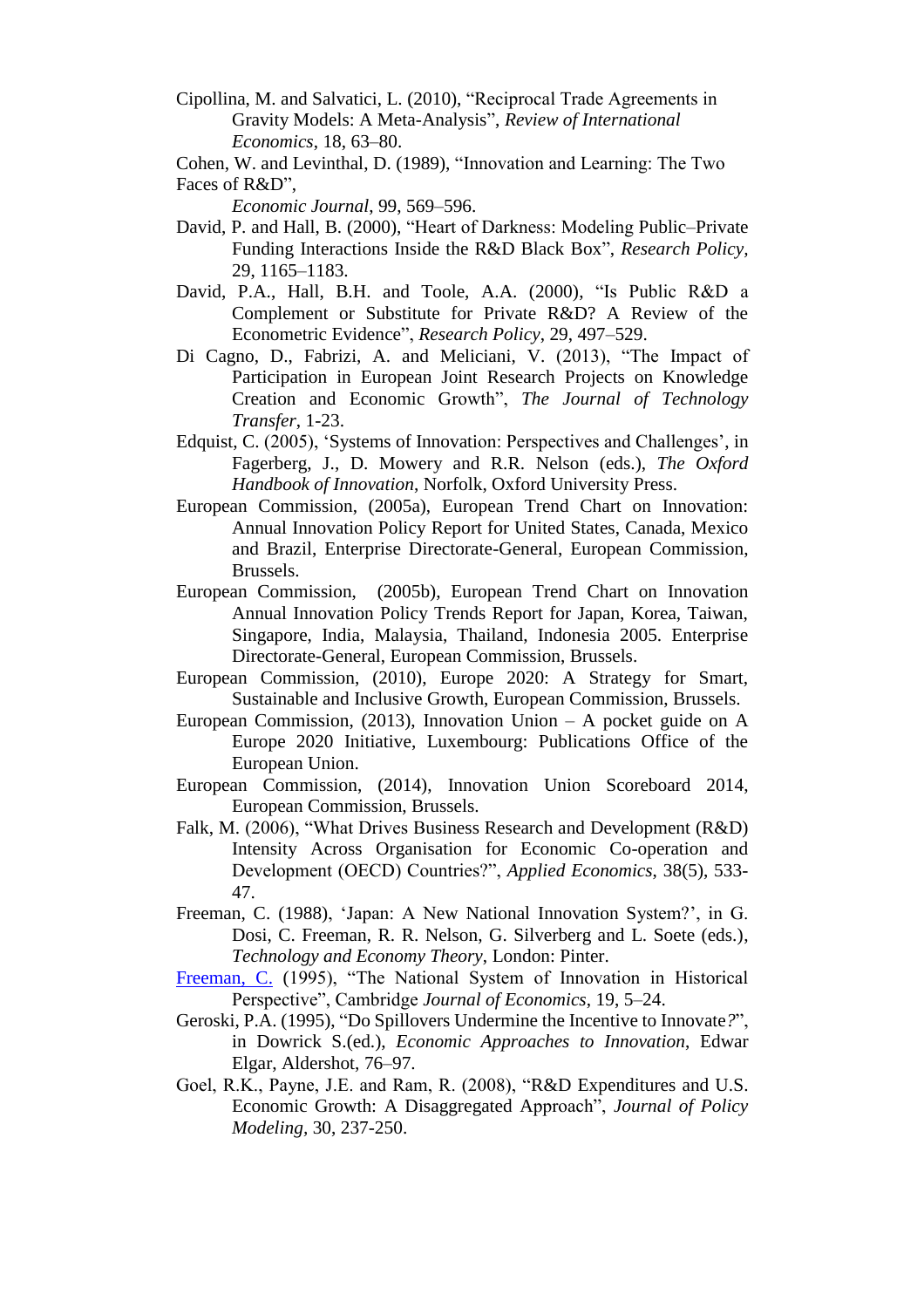- Golsbee, A. (1998), "Does Government R&D Policy Mainly Benefit Scientists and Engineers?" *American Economic Review*, 88(2), 298- 302.
- Goto, A. (2000), "Japan's National Innovation System: Current Status and Problems", *Oxford Review of Economic Policy,* 16(2), 103-113.
- Griffith, R., Redding, S. and van Reenen, J. (2004), "Mapping the two Faces of R&D: Productivity Growth in a Panel of OECD Industries", *The Review of Economics and Statistics*, November, 86(4), 883–895.
- Griliches, Z. and Lichtenberg, F.R. (1984), 'R&D and Productivity Growth At the Industry Level: Is There Still a Relationship?', in Griliches, Z. (ed.), *R&D, Patents, and Productivity*, Chicago, Illinois: Chicago University Press.
- Griliches, Z. (1986), "Productivity, R&D and Basic Research at the Firm Level in the 1970s", *American Economic Review*, 76, 141-54.
- Griliches, Z. (1992), "The Search for R&D Spillovers", *Scandinavian Journal of Economics*, 94, 29-48.
- Grossman, G.M. and Helpman, E. (1991), *Innovation and Growth in the Global Economy*, Cambridge, MA: MIT Press.
- Guellec, D. and Van Pottelsberghe de la Potterie, B. (2003), "The Impact of Public R&D Expenditure on Business R&D", *Economics of Innovation and New Technology*, 12(3), 225-43.
- Guellec, D. and Van Pottelsberghe de la Potterie, B. (2004), "From R&D to Productivity Growth: Do the Institutional Settings and the Source of Funds of R&D Matter?" *Oxford Bulletin of Economics and Statistics*, 66, 353-78.
- Görg, H. and Strobl, E. (2001), "Multinational Companies and Productivity Spillovers: A Meta-Analysis", *Economic Journal,* 111, 723-739.
- Hartley, K. (2006), "Defense R&D: Data issues", *Defense and Peace Economics*, 17, 169-175.
- Herrera, S. and Pang, G. (2005), "Efficiency of Public Spending in Developing Countries: An Efficiency Frontier Approach", World Bank Policy Research Working Paper No. 3645.
- Ibata-Arens, K. (2008), "Comparing National Innovation Systems in Japan and the United States: Push, Pull, Drag and Jump Factors in the Development of New Technology", *Asia Pacific Business Review*, 14(3), 315-338.
- Jaumotte, F. and Pain, N. (2005a), "From Ideas to Development: The Determinants of R&D and Patenting", OECD Economics Department Working Paper No. 457.
- Jaumotte, F. and Pain, N. (2005b), "An Overview of Public Policies to Support Innovation", OECD Economics Department Working Paper No. 456.
- Lichtenberg, F.R. and Siegel, D. (1991), "The Impact of R&D Investment on Productivity – New Evidence Using Linked R&D–LRD Data", *Economic Inquiry*, 19(2), 535-51.
- Lucas, R.E. (1988), "On the Mechanics of Economic Development", *Journal of Monetary Economics,* 22, 3–42.
- Lundvall, B-Å. (1985), *Product Innovation and User-Producer Interaction*, Aalborg: Aalborg University Press.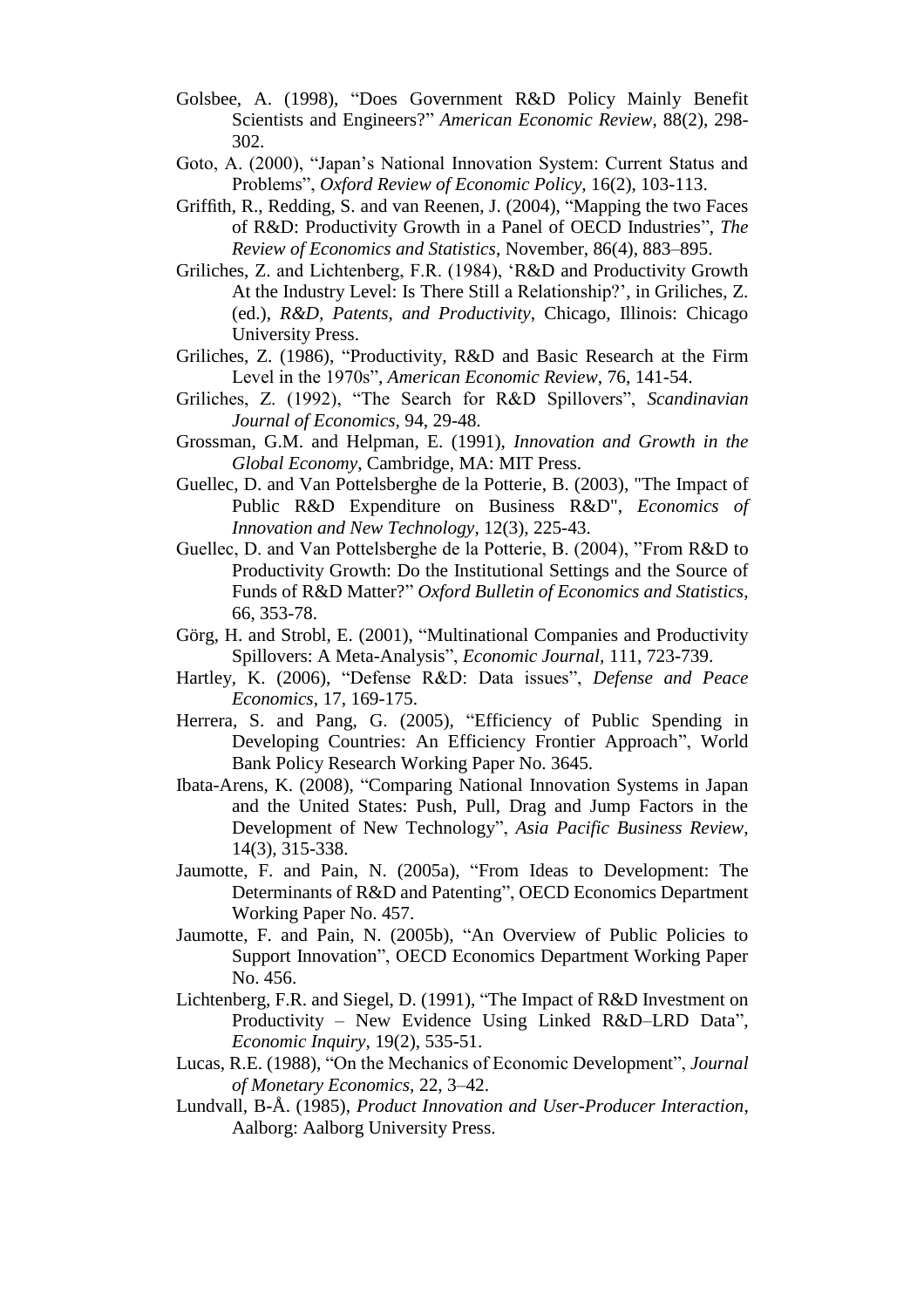- Lundvall, B-Å. (ed.) (1992, 2010), *National Systems of Innovation: Towards a Theory of Innovation and Interactive Learning*, London: Pinter Publishers. (2010), London: Anthem Press.
- Lundvall, B.-Å. (2007), "National Innovation Systems Analytical Concept and Development Tool", *Industry and Innovation*, 14(1), 95-119.
- Mansfield, E. (1980), "Basic Research and Productivity Increase in Manufacturing", *American Economic Review*, 70, 862-73.
- Mansfield, E. (1991), "Academic Research and Industrial Innovation", *Research Policy*, 20(1), 1-12.
- Mansfield, E. (1998), "Academic Research and Industrial Innovation: An Update of Empirical Findings", *Research Policy*, 26(7), 773-76.
- Meyer, K. and Sinani, E. (2009), "When and Where Does Foreign Direct Investment Generate Positive Spillovers? A Meta-Analysis", *Journal of International Business Studies,* 40(7), 1075-1094.

Mowery. D.C. and Rosenberg, N. (1993), 'The U.S. National Innovation System', In: R.R. Nelson (ed.), *National Innovation Systems: A Comparative Analysis*, New York: Oxford University Press.

- Nadiri, M. and Mamuneas, T.P. (1994), "The Effects of Public Infrastructure and R&D Capital on the Cost Structure and Performance of U.S. Manufacturing Industries", *The Review of Economics and Statistics,*  76(1), 22-37.
- Nelson, R. and Rosenberg, N. (1993), 'Technical Innovation and National Systems', In: Nelson, R. (ed), *National Innovation Systems: A Comparative Analysis*, New York, Oxford: Oxford University Press.
- Organisation for Economic Co-operation and Development, (2003), *The Sources of Economic Growth in the OECD Countries*, ISBN 92-64- 19945-4, OECD.
- Romer, P.M. (1986), "Increasing Returns and Long-Run Growth", *Journal of Political Economy*, 94, 1002-37.
- Romer, P.M. (1990), "Endogenous Technical Change", *Journal of Political Economy*, 98(5), 70-102.
- Scott, J. (1984), 'Firm versus Industry Variability in R&D Intensity', In Z. Griliches (ed.), *R&D, Patents, and Productivity*, University of Chicago Press, Chicago, 233 – 248.
- Solow, R.M. (1957), "Technical Change and the Aggregate Production Function", *Review of Economics and Statistics*, 39(3), 312–320.
- Stanley, T.D. (2008), "Meta-Regression Methods for Detecting and Estimating Empirical Effects in the Presence of Publication Selection", *[Oxford Bulletin of Economics and Statistics](http://ideas.repec.org/s/bla/obuest.html)*, 70**(**1), 103- 127.
- Tingvall, P.G. and Ljungwall, C. (2010), "Is China Different? A Meta-Analysis of the Effects of Foreign Direct Investment on Domestic Firms", *Journal of Chinese Business and Economics Studies,* 8(4), 353-371.
- Tingvall, P.G. and Ljungwall, C. (2012), "Is China Different? A Meta-Analysis of Export-led Growth", *Economic Letters*, 115, 177–9.
- Tingvall, P.G. and Ljungwall, C. (2013), ["Is China Different? A Meta-](http://ideas.repec.org/a/taf/apeclt/v20y2013i7p715-718.html)[Analysis of China's Financial Sector Development"](http://ideas.repec.org/a/taf/apeclt/v20y2013i7p715-718.html), *[Applied](http://ideas.repec.org/s/taf/apeclt.html)  [Economics Letters](http://ideas.repec.org/s/taf/apeclt.html)*, 20(7), 715-718.